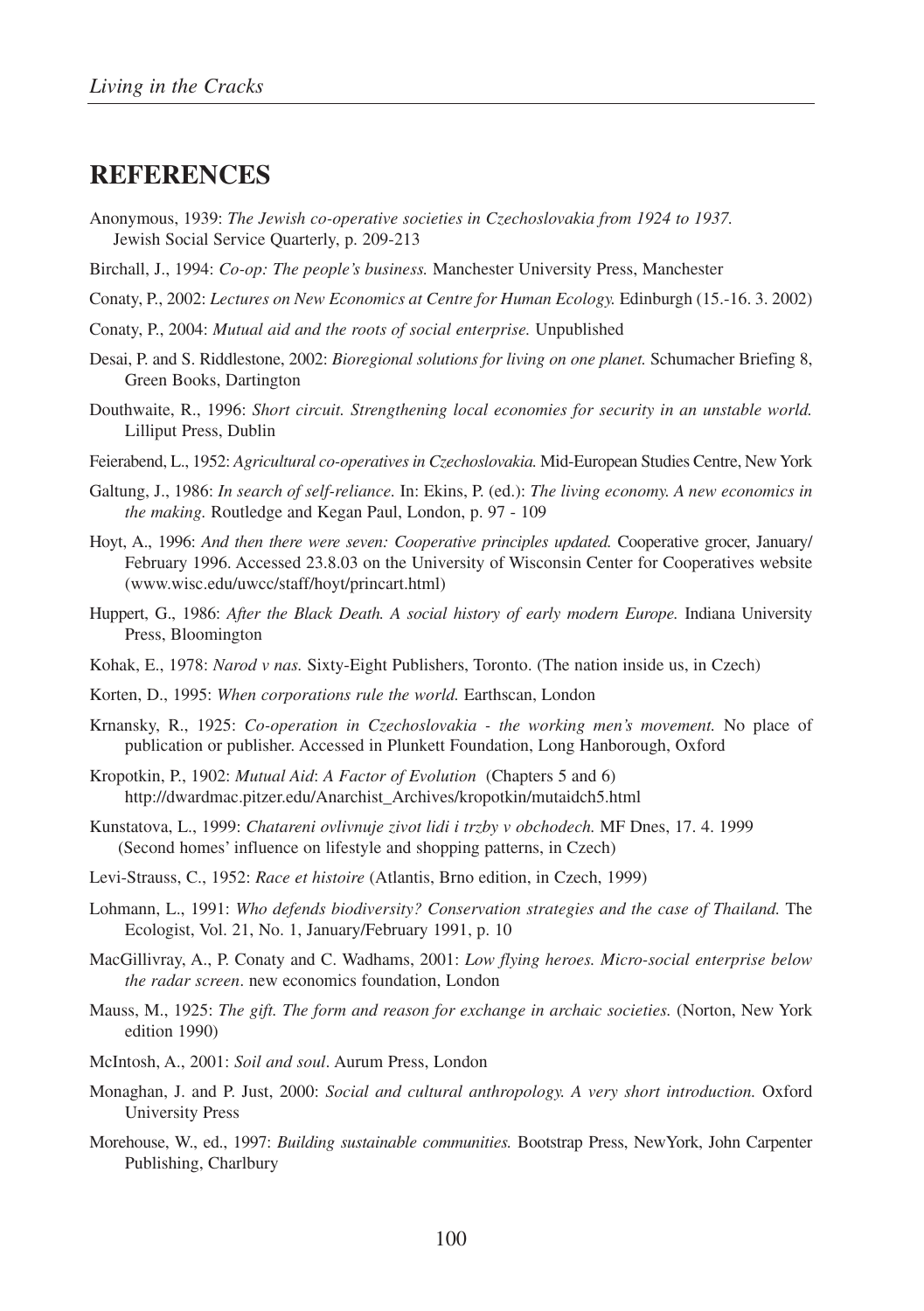- Nemcova, L. et al., 2001: *Vybrane kapitoly z ceskeho druzstevnictvi.* Druzstevni asociace CR, Praha, Czech Republic (Selected chapters from the history of the Czech co-operative movement, in Czech)
- Norberg-Hodge, H., 1992: *Ancient futures.* Rider, London
- Parnell, E., 1999: *Reinventing co-operation. The challenge of the 21<sup>st</sup> century. Plunkett Foundation, Long* Hanborough
- Pearce, J., 2002: *Globalisation: friend or foe?* New Sector. The magazine of community and co-operative enterprise. No. 51, July/August 2002, p. 16-17
- Plunkett Foundation, undated: *Farmer-controlled businesses: legal aspects. A summary of key issues.* Plunkett Foundation, Long Hanborough, Oxfordshire
- Polanyi, K., 1944: *The great transformation.* (Beacon Press London edition 2001)
- Pretty, J., 2001: *The living land.* Earthscan, London and Stirling
- Roelants, B., 2002: *How to define the social economy?* In: Roelants, B., ed.: *Attempt at introducing the social economy in Europe.* Publication for participants of Enlarging the Social Economy Conference, 24. - 25. 10. 2002, Prague. CECOP, Brussels, p. 25-31
- SEL (Social Enterprise London), 2001: *Understanding social enterprise.* Social Enterprise London website. www.sel.org.uk/socent/index.html. Accessed 30. 11. 01
- Sahlins, M., 1988: *Stone age economics.* Routledge, London (first published 1972)
- Schumacher, E.F., 1973: *Small is beautiful. Economics as if people mattered.* Harper and Row, New York
- Simms, A., J. Oram, A. MacGillivray and J. Drury, 2002: *Ghost Town Britain. The threat from economic globalisation to livelihoods, liberty and local economic freedom.* new economics foundation, London
- Sloane, V.M., 1980: *What my heart wants to tell*. Perennial Library, New York
- Soil Association, undated: *A share in the harvest*. Soil Association, Bristol
- Spurny, J., 2004: *Jak se perou penize.* Respekt, Vol.15., No. 7 (How to launder money, in Czech)
- *Sto tricet sest kampelicek a zadny Kampelik*, 2001. Respekt, Vol.12 , No. 52 (One hundred and thirty six "Kampelickas" and no Kampelik, in Czech)
- Tydlackova, K., 2002: *Piju mosty, coz ty? Hostetinska mostarna analyza prinosu udrzitelnemu rozvoji v regionu.* MSc Thesis, Faculty of social sciences, Masaryk University, Brno (I drink apple-juice, how about you? An analysis of the Hostetin apple-juice plant and its contribution to local sustainable development, in Czech)
- United States Department of Agriculture, 1998: *A time to act: A report of the USDA National Commission on Small Farms.* USDA Miscellaneous publication 1545. (Cited in Rosset, P.M., 1999: The multiple functions and benefits of small farm agriculture in the context of global trade negotiations. Food First, Oakland, California, www.foodfirst.org)
- Vavra, F., 1946: *Co-operative Movement in Czechoslovakia.* In: Yearbook of Agricultural Co-operation, PS King and Son Ltd., London, p. 248-267
- Westall, A., 2002: *Mapping social enterprise.* Social Enterprise, No. 3, April 2002, p. 6-7
- Zmrhal, A., 1948: *Capitalism Co-operatives People's democracy.* No source, no date, received in Plunkett Foundation library in December 1948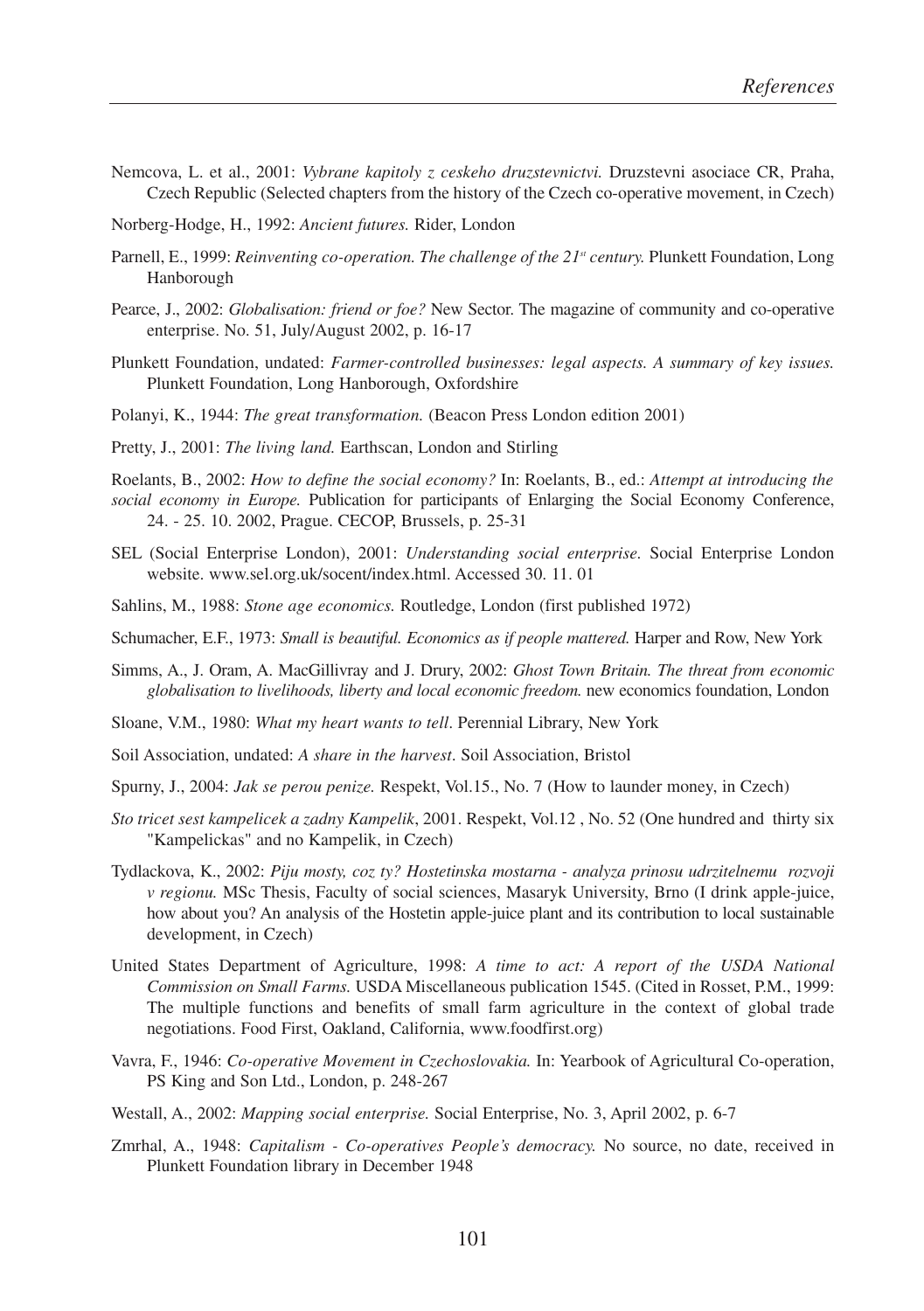# **APPENDICES**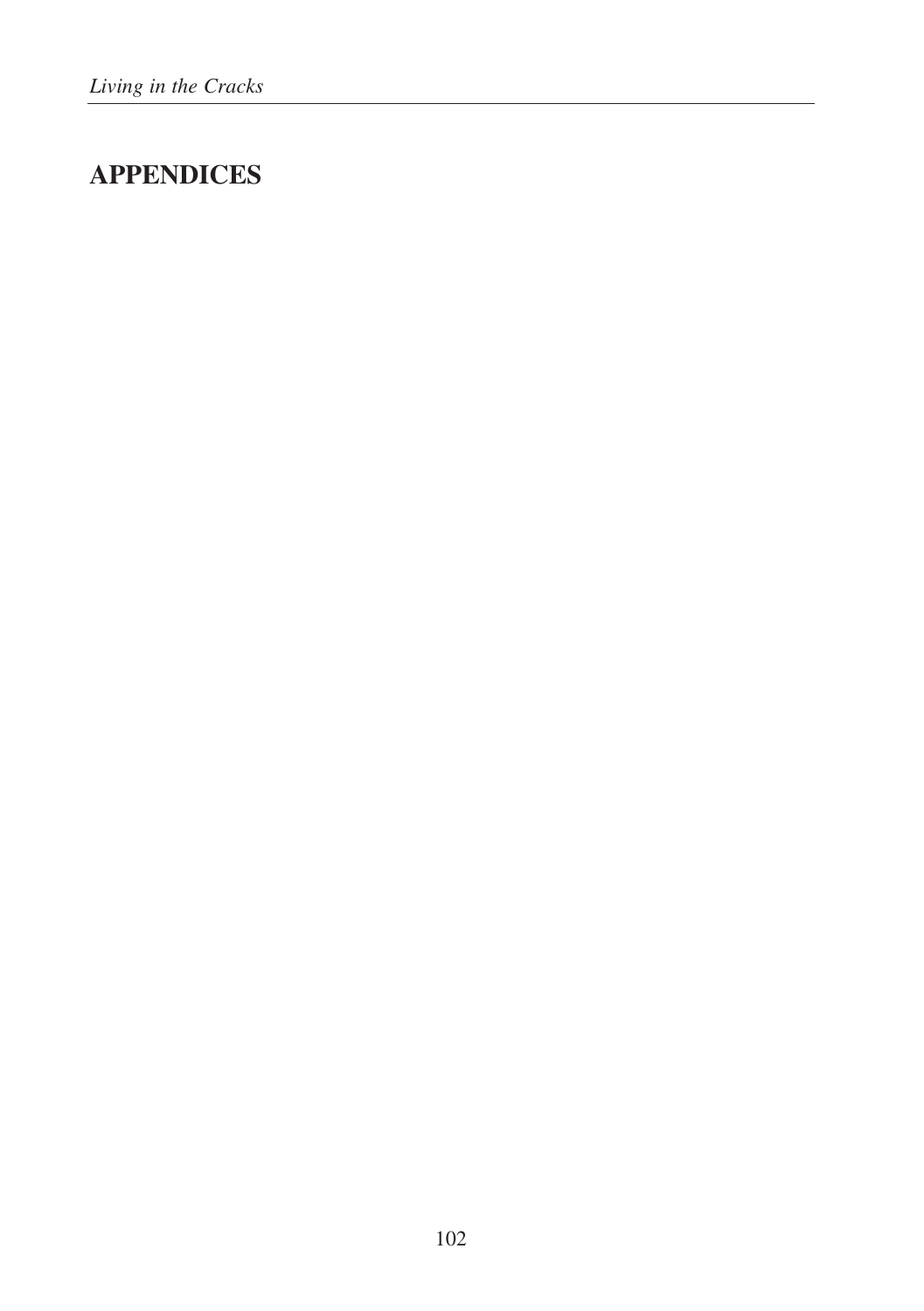# **Appendix 1 Methods used and areas covered**

After arriving in Britain in September 2001, my original idea was to find 15 rural projects of varying legal structure focused on local employment, agriculture, housing and public transport, and 10 financial ethical institutions supporting rural social enterprises. I quickly saw that such a clear-cut pre-selection was impossible and chose a more pragmatic and intuitive approach, doing as many interviews as possible and leaving the sifting of the evidence for later. The total number of British interviews was thus 46, not all were rural and their scope was wider than anticipated. For example, I discovered the unexpected but crucial institution of the second-tier "enabling and umbrella" organisation, and 10 of the 46 interviews accordingly were with these. These 46 British projects are summarised and their contact details given in Appendix 4. The map in Appendix 3 shows their localities. All but five were interviewed between April and July 2002. At first overwhelmed by the size of the country (where do I start?), I finally focused predominantly on the following areas: Scotland, the South West, the South East, Oxfordshire and the Peak District, partly to economise travel, partly because some new economics foundation research had already been done there. Most projects were chosen by the so-called "snowball technique". This is a fancy term which means you just ask knowledgeable people to recommend suitable projects. Once you meet the protagonists, they suggest other projects and so the snowball grows. Besides the criteria mentioned above (rural, mostly small, varying legal structure, varying main sphere of activity in rural services, including the crucial sphere of finance) I tried actively to look for social enterprises with a remit which stretched beyond the social into the environmental sphere ("green rural social enterprises") and, as I did not have a car, for those accessible by public transport. My train and bus travels in Britain as well as interactions with the municipal bus system in Edinburgh, where I was based, were an educational experience and I returned home a staunch adherent of centralised rail and bus services.

I then took a similarly pragmatic approach in my own country, trying to net a wide range of rural economic initiatives with an ethical dimension which worked. In this case I used my own knowledge and information from the media and other sources. I made a special search for "real" rural co-operatives, i.e. business organisations with democratic management by member-shareholders, upholding the one-member-one-vote principle. (This was not very successful - see chapter 4). In total, 25 Czech social enterprises were interviewed and listed in Appendix 4. The interviews were done between September 2002 and August 2003. Most are clustered along the line between South Bohemia and South-Eastern Moravia (see map in Appendix 3). This is partly due to my local bias, as I live in South Bohemia, partly to the concentration of "green social enterprises" in the White Carpathians in Eastern Moravia. All these areas are predominantly rural.

The projects interviewed are of course not a representative sample. One of the reasons is that there is no comprehensive list of rural social enterprises from which a sample could be selected. They aretherefore more of the nature of "a look of what is out there" and the aim is more to inspire than to classify.

The questions used are listed in Appendix 2. With the exception of four British projects, interviewed by telephone and e-mail (2, 4, 31, and 37), all the interviews were face-to-face and tended to last about an hour. Often additional questions cropped up during the discussion, adding interest and depth. I took notes by hand and transcribed the responses in full before analysing them.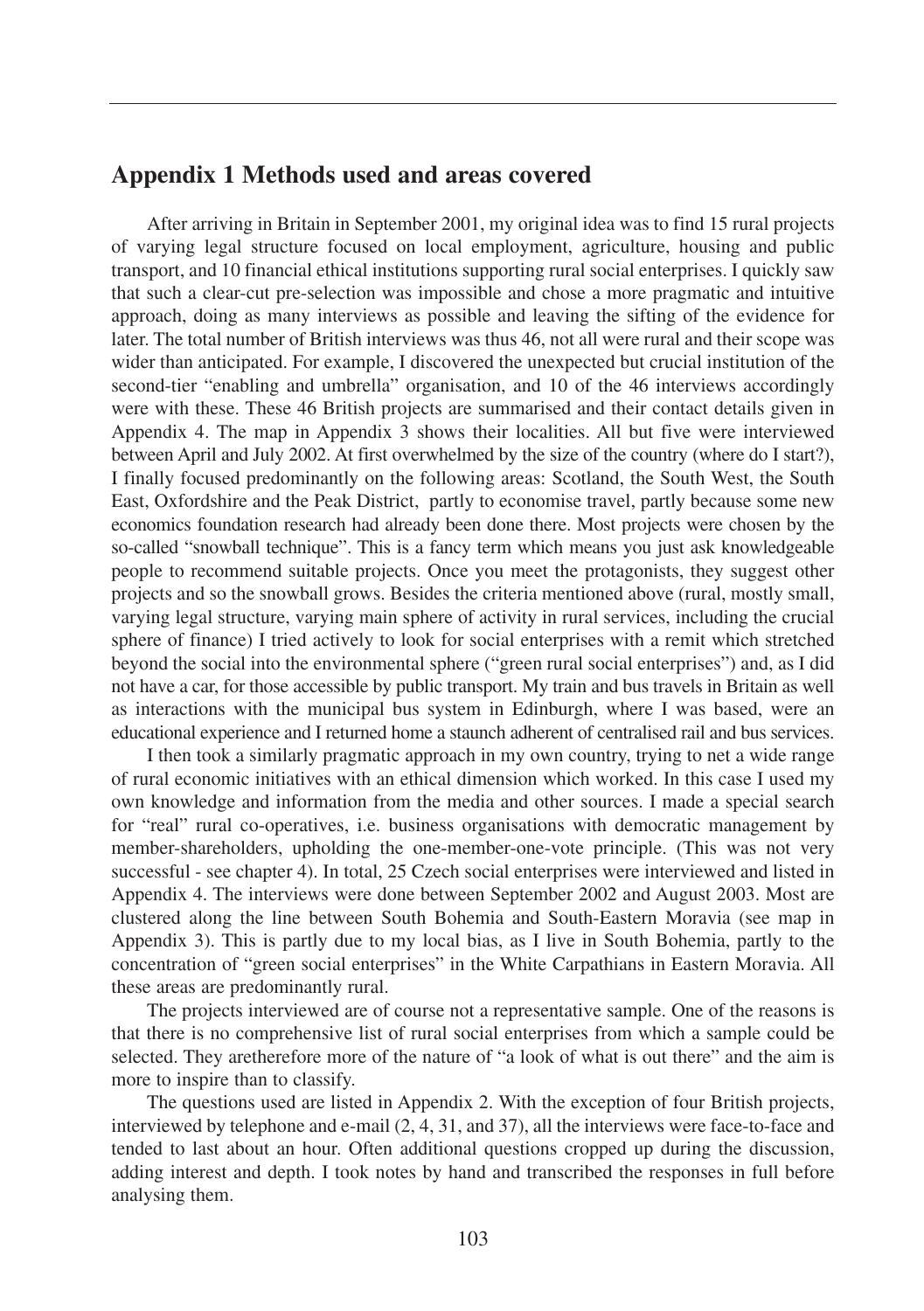# **Appendix 2 Questions asked in interviews in both countries**

# **Questions list - general**

- 1. What is the main aim, goal, mission of your organisation?
- 2. Who started it and when? What has been its history?
- 3. What is the current legal structure of your organisation? Why did you choose this structure? Has it worked?
- 4. What does your organisation do? What has it accomplished? How do you measure success?
- 5. What is your personal role in the organisation? Why have you decided to do this work?
- 6. How did you find the money to start up? Which organisations and people helped?
- 7. Has your organisation achieved financial sustainability? If not, how do you keep it going? If you make a profit, how do you use it?
- 8. What resources does your organisation have office, staff, volunteers?
- 9. What is your vision of the organisation in ten years' time?
- 10. Which main problems have you had to face? How did you deal with them? Which ones have remained?
- 11. Have you learned from other organisations? Have you inspired other organisations? In what way?
- 12. Are you part of an umbrella group or a network of similar organisations? How has this helped you?
- 13. Has the local or national government helped you in some way? Have there been any drawbacks or strings attached to this?
- 14. Have you taken out any loans? Were or are there any problems with that? What is your turnover?
- 15. Would you like to ask me something?

# **Questions used for finance organisations (projects 6, 12, 13, 19, 21, 43, 51 - see Appendix 4)**

- 1. What is the mission of your organisation, why was it set up, what inspired you, did you have any models?
- 2. What is your personal role in this organisation, why did you decide to work there? Do you like your work and why?
- 3. What is the organisational structure of your organisation? Who makes decisions on strategy and direction of development?
- 4. How did you find the money for starting up and what is your current financial strategy and plans for the future? Are you financially sustainable or do you plan to be?
- 5. What resources can you draw on besides financial ones (office, staff, volunteers)? What skills did you need to start your organisation?
- 6. Do you have investors? Members? Shareholders? What are their roles in the organisation?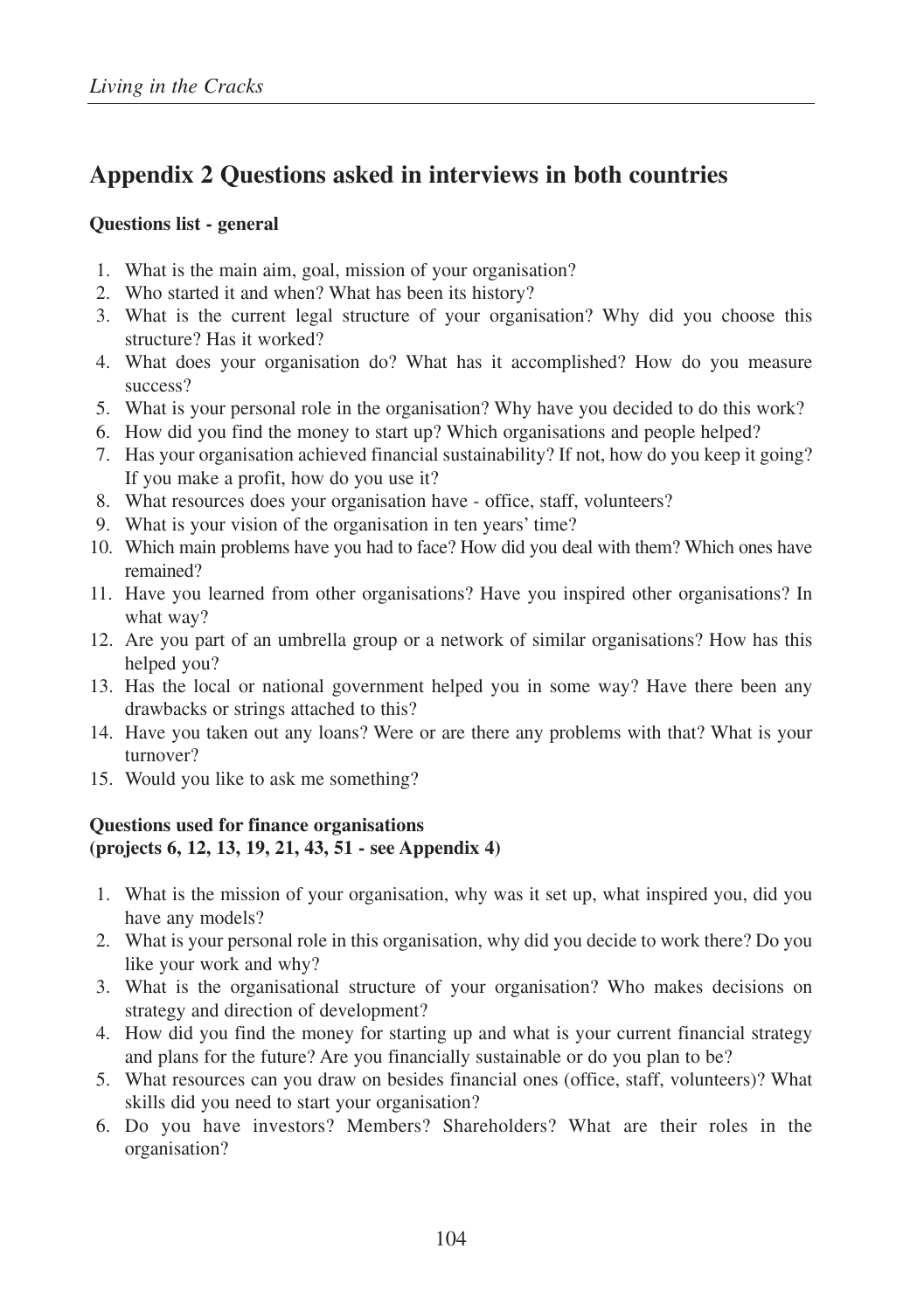- 7. How about interest rates? How do your interest rates compare with those of the banks, and are they stable or do they change with the financial market? Do you give grants as well? For what?
- 8. Who do you lend to?
- 9. How do you reach your target organisations?
- 10. How do you make sure your loans will be repaid and what do you do in case of default? What is your rate of repayment?
- 11. Do you have any support from government, including indirect support such as taxes? Does the government want anything in return?
- 12. In which other ways besides financial ones do you support your clients? Do you feel this non-financial support is important? Why?
- 13. Does your organisation have an ethical code? Would you for example refuse to fund an organisation on ethical grounds? Does your code include environmental ethics?
- 14. Do you have any specifically environmental programmes?
- 15. What do you think your organisation will look like in ten years' time?
- 16. Is there anything you would like to ask me?

# **Questions used in telephone interviews (projects 2, 4, 31 - see Appendix 4)**

- 1. What is the main aim, goal, mission of your organisation?
- 2. What is the current legal structure of your organisation? Why did you chose this structure? Has it worked?
- 3. What does your organisation do? What has it accomplished? How do you measure success?
- 4. Has your organisation achieved financial sustainability? If not, how do you keep it going? If you make a profit, how do you use it?
- 5. What resources does your organisation have office, staff, volunteers?
- 6. What is your personal role in the organisation? Why have you decided to do this work?
- 7. Which main problems have you had to face?
- 8. Do you want to add something?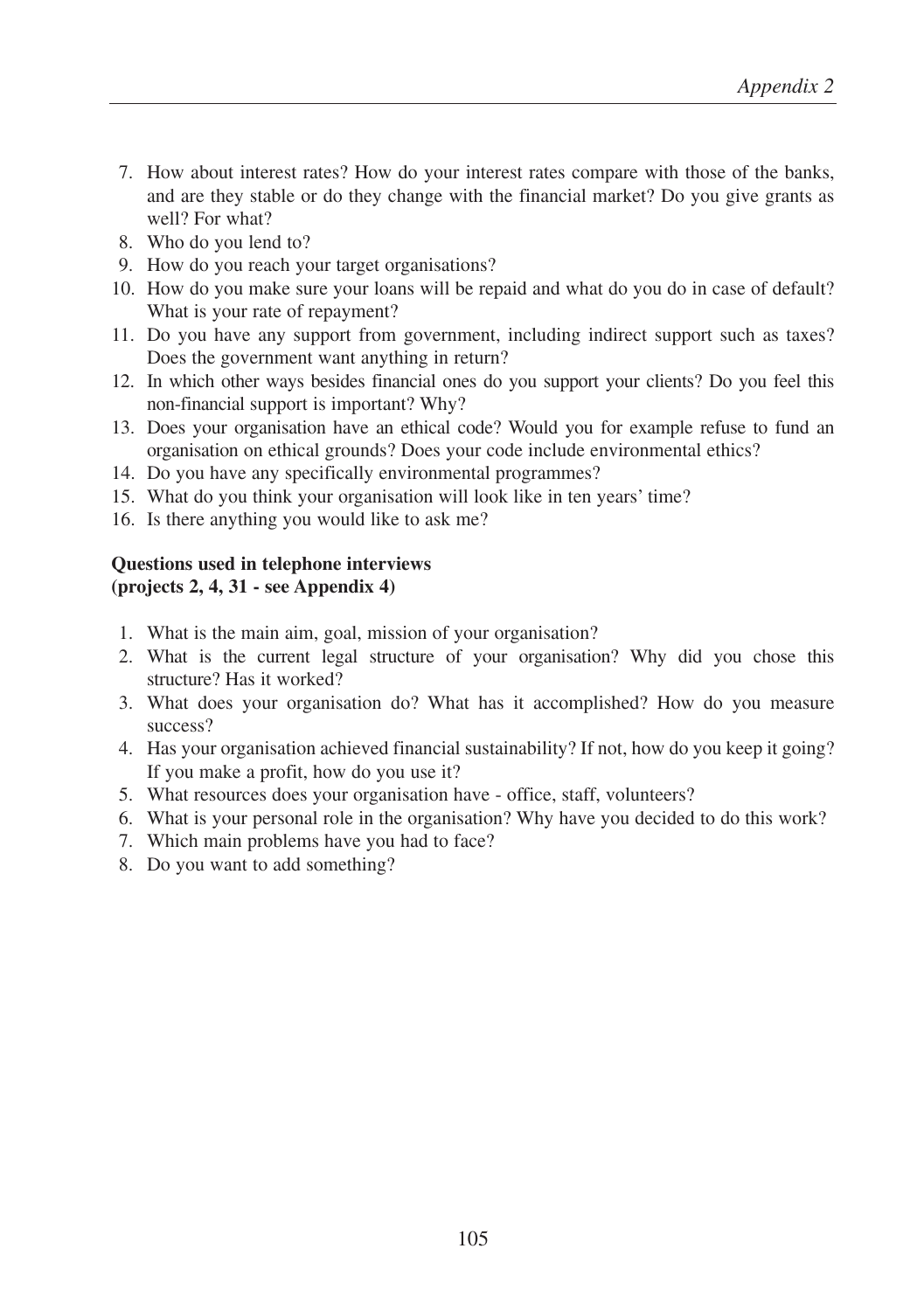# **Appendix 3 Maps of Britain and the Czech Republic showing locations of projects**

The maps show the approximate locations of the interviewed social enterprises. With larger or national organisations, the place of the contact person is shown.

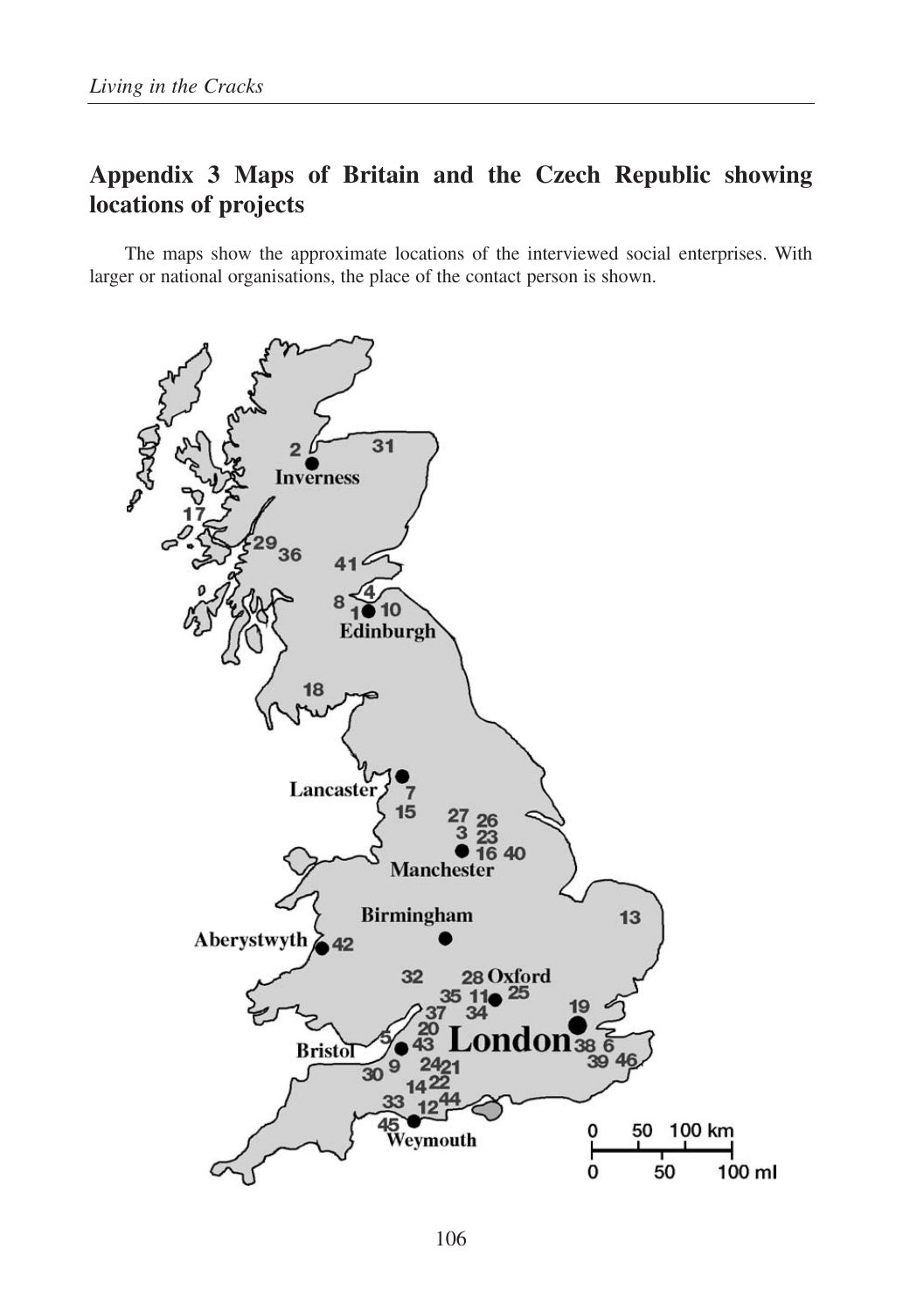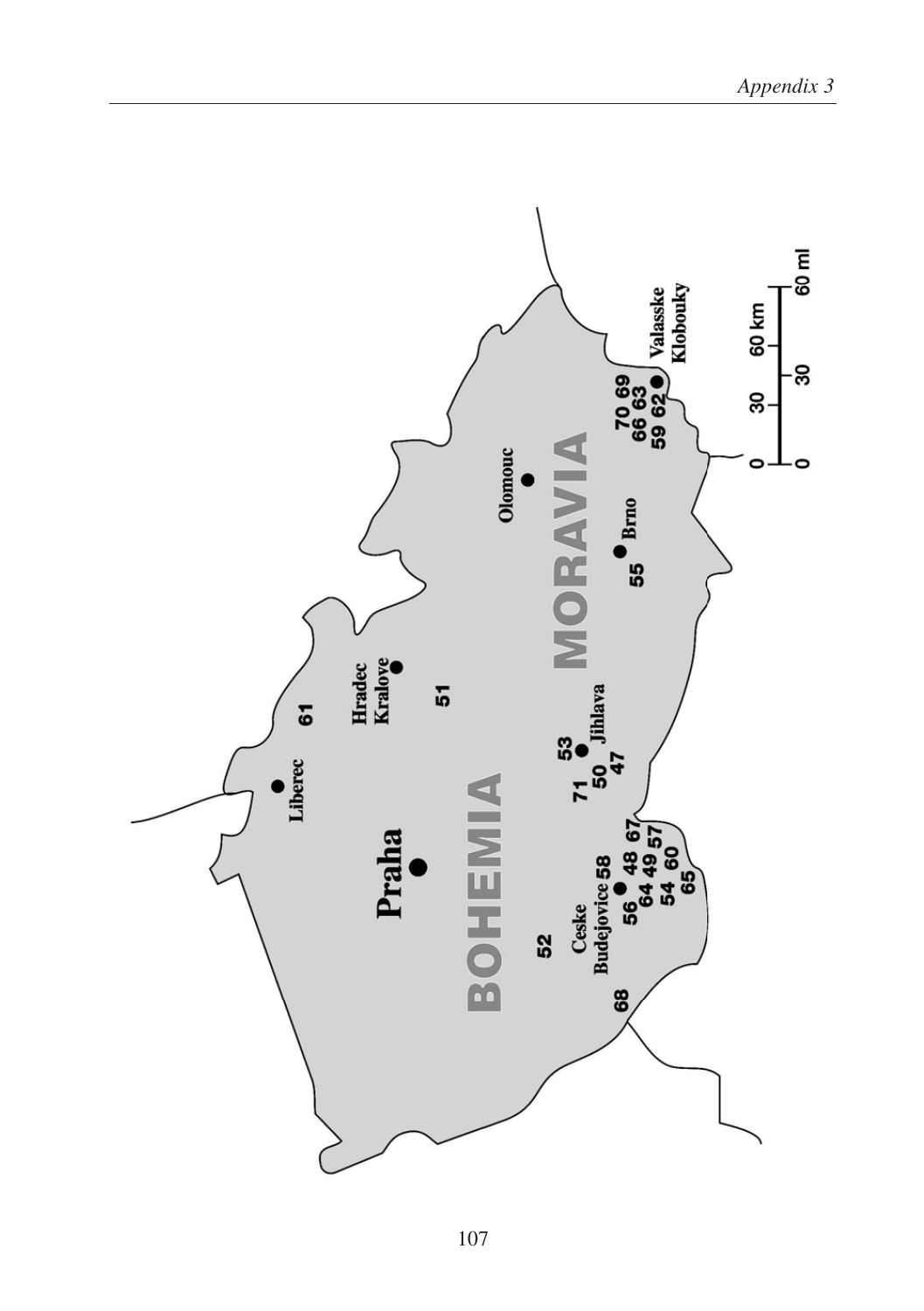# **Appendix 4 Brief descriptions, contact details and page index of projects**

Each entry includes: number and name of project in alphabetical order, region, main area or areas of activity, listing according to social enterprise criteria (for details see Appendix 5), date and type of interview, summary of project, contact details of interviewed person(s). Czech names and surnames ending with an "a" are likely to denote women. The *main area or areas of activity* are of course to a degree arbitrary, many overlap, and criteria such as "education" or "social inclusion" could equally well have been chosen. The descriptions and details apply to the date of the interview, though in some cases (indicated in the text) I have been able to update the information. In the **page index** under each entry, numbers in **bold** refer to project profiles, numbers in *italics* to photos. (Table 1 on p. 48, where *all* projects are listed, is excluded from the index).

**Social enterprise criteria** (see introduction to Appendix 5 for details)

- **A** Formal co-operative structure
- **B** True co-operative structure (active member participation, one-member-one-voice, members own shares)
- **C** A conscious ethical goal (social, environmental or other e.g. support of local arts and crafts tradition)
- **D** Emphasis on local resources and local production for local consumption, local money flows and employment, local environmental sustainability
- **E** All or large part of income from own resources

# **Britain**

#### **1. Association of Scottish Community Councils** (updated 2004) **Scotland /Enabling and Umbrella Organisations/July CD/2002/face-to-face**

There are 1,200 community councils in Scotland. These are similar to English parish councils and consist of elected volunteers from a local community (which may geographically be one village, several villages or a small part of a larger town) whose remit is to take the views of the community to the district councils. In 1993 these community councils formed the ASCC. It gives the councils access to government documents and channels their reactions back to the government. It also publishes a regular newsletter, organises an annual general meeting and a "community of the year" award, all this with one staff member and several elected volunteer officials.

*Contact details: Douglas Murray (secretary of ASSC), ASCC, 21 Grosvenor Street, Edinburgh EH1 5ED, tel. 0131 225 4033, e-mail: secretary@ascc.org.uk, web page: www.ascc.org.uk* Pages: *6*, 22, 80, 82

#### **2. Beauly Firth and Glens Trust**

#### **Highlands and Islands/ Land and Property, Arts and Crafts/ CE/ April 2002/ telephone**

The focus of the Trust, which has sixty members and is registered as a company limited by guarantee, is to develop a former school into a village centre which would serve both locals and visitors in Beauly.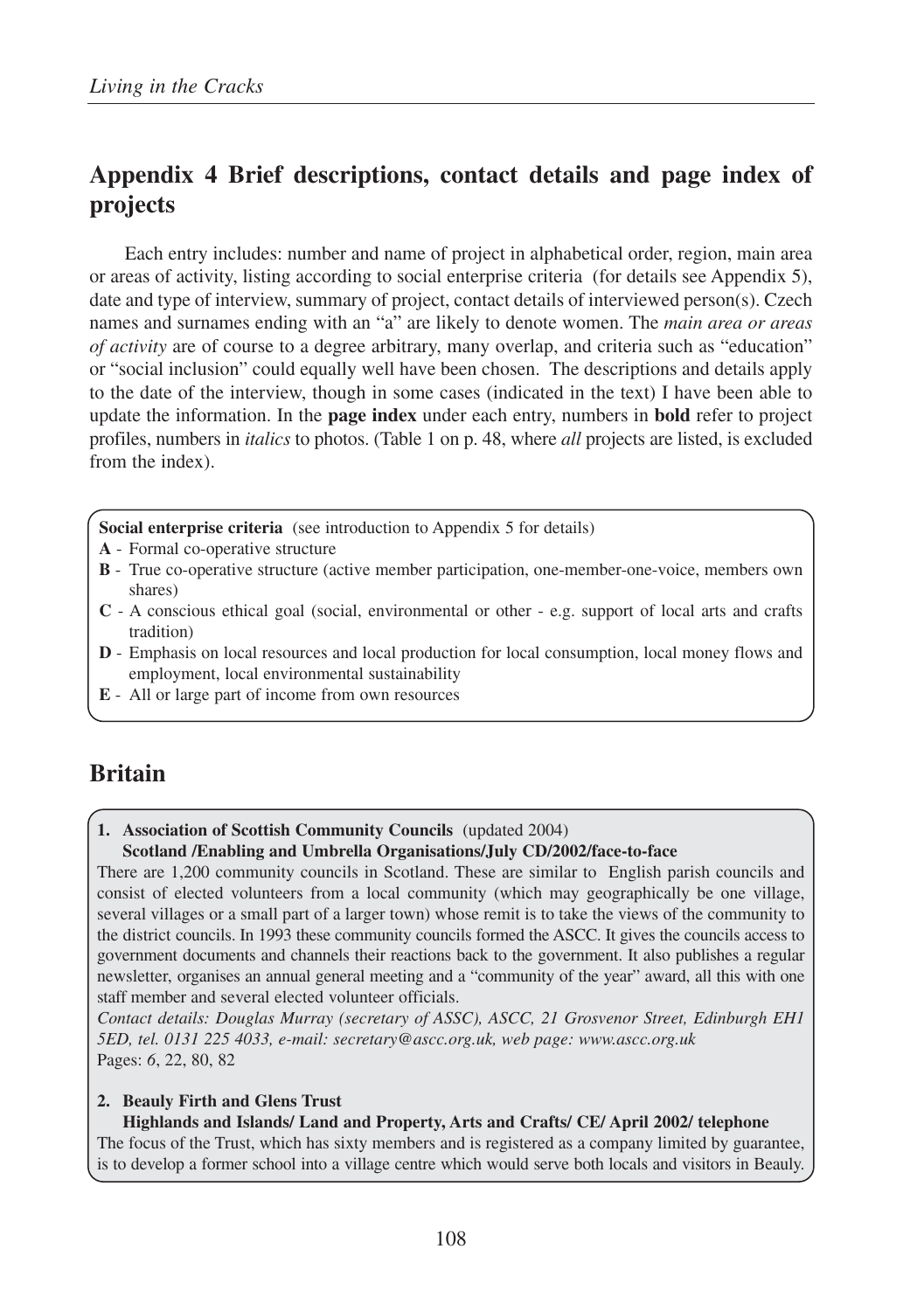With the aid of private and government funding, the Trust purchased and refurbished the building and opened the Beauly Centre in April 2000. It has a shop and exhibition room with weaving looms, used by local weaving enthusiasts for their work and for demonstrating this traditional craft to visitors. They have many more plans and would like to achieve financial sustainability soon through exhibition takings, sales from the shop, etc.

*Contact details: Graham Strachan (area development manager), The Highland Council, Town House, Inverness, IVI IJJ, tel. 01463 724 222, e-mail: graham.strachan@highland.gov.uk* Pages: 23, 75

## **3. Beechenhill Farm**

#### **East Midlands-Peak District/Food and Farming/CDE/June 2002/face-to-face**

A 92-acre dairy and sheep farm run by Terry and Sue Prince, Beechenhill Farm has been converted to organic in 2000. It is financially self-sustaining, part of its income comes from bed-and-breakfast, part from farming subsidies and grants and the rest from produce sales. The B-and-B takes in frozen ready meals cooked by locals for guests. Terry and Sue have built and repaired drystone walls and planted a tree avenue, they organise farm walks and host school visits (15/yr), contribute to the local economy through the B-and-B as well as by providing part-time and contract employment. Sue is an artist and has illustrated her own book about the farm called *Farming at Beechenhill*.

*Contact details: Sue Prince, Beechenhill farm, Ilam, Ashbourne, Derbyshire DEG 2BD, tel. 01335 310 274, e-mail: beechenhill@btinternet.com, web page: www.beechenhill.co.uk* Pages: 23, 40, 44, 63, *81*

#### **4. Broomhouse Food Co-op**

#### **Scottish Lowlands/Food and Farming/C/June 2002/telephone**

The Broomhouse Food Co-op has been going since 1995. It sells fresh fruits and vegetables to its 150 members in a rented shop. Members, who pay the co-op £1 a year, need not order the vegetables, they buy what they need during the shop's opening hours (daily 9 am to 1 pm). The selling is done by 6-7 committed volunteers who are also members of the management group. The co-op serves as a point of contact and support for elderly people, paying for counselling services where needed. The food selling is financially sustainable on a volunteer work basis, the health activities and the salary of the part-time project worker are funded by the health authority.

*Contact details: Anita Aggarwal (project worker), Broomhouse Food Co-op, Health Shop, Unit 1, Broomhouse Market, Edinburgh, tel. 0131 467 7678* Pages: 23, 49

#### **5. Centre for Sustainable Energy**

#### **South West/Environment/CE/May 2002/face-to-face**

Founded in 1979 and formerly known as the Urban Centre for Appropriate Technology, this is a company limited by guarantee and a charity that helps individuals, organisations and local communities in efforts at transition to sustainable energy use. The board of trustees appoints the chief executive. They have a turnover of over £1 million, a staff of 30 and a small office in London as well as in Bristol. They operate on a mix of grants and consultation fees. An important source of funding is money from energy suppliers (the *energy efficiency commitment*). The management can decide to undertake work that is important even if it has no direct funding for it.

*Contact details: Sarah Frankish (finance and administration manager), Centre for Sustainable Energy, The Create Centre, B-Bond Warehouse, Smeaton Road, Bristol BS1 6XN, tel. 0117 930 4097, e-mail: sarahf@cse.org.uk, web page: www.cse.org.uk*

Pages: 23, 44, 50, 63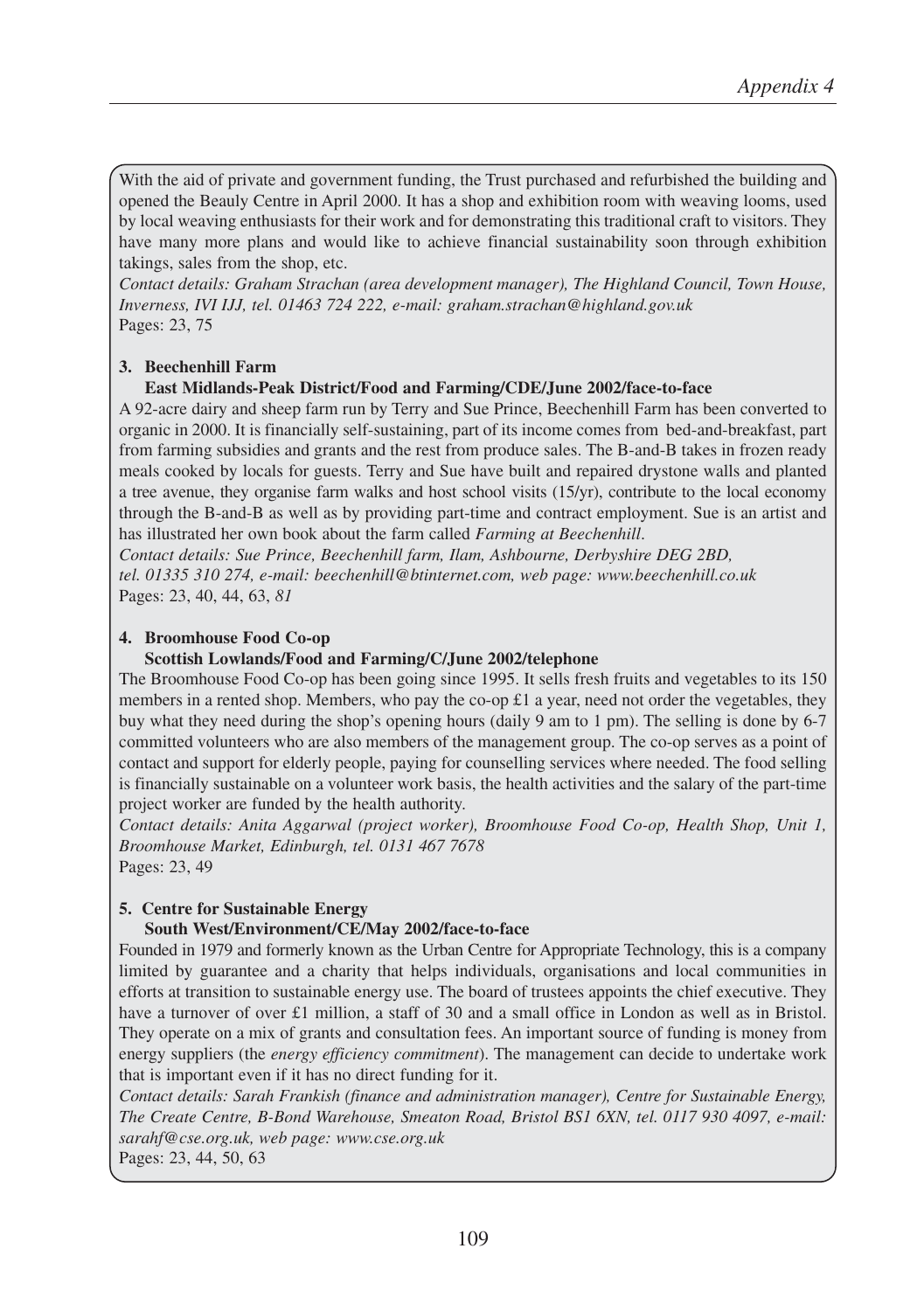# **6. Charity Bank** (updated 2004)

#### **London and South East/ Finance/ CE/May 2002/ face-to-face**

Charity Bank was launched as a full-fledged bank in May 2002. It had been operating since 1997 as a part of the Charities Aid Foundation called Investors in Society. Its purpose then and now was to support through loans charities and businesses with a clear social purpose who otherwise would not be able to access finance. Often the loans are for buying property or bridging project funding. As a bank, it is unique in that it has charitable status and is regulated both by the Charity Commission and the Financial Services Authority. It has a £10 million pound loan fund built up from donations, grants and zero-interest loans and supports organisations all over the country.

*Contact details: Danyal Sattar (assistant manager),Charity Bank, Charities Aid Foundation, Kings Hill, West Malling, Kent ME1 94TA, tel. 01732 520 029, e-mail: dsattar@charitybank.org, web page: www.charitybank.org*

Pages: *6*, 23, **49**, 64, 70

# **7. Chipping and District Memorial Hall**

# **North West/Land and Property, Rural Services/CDE/June 2002/face-to-face**

The Chipping and District Memorial Hall, built in 1999, is registered as a charity, and according to its constitution all the local citizens (population of approx. 800) become members at age 18. Decisions are made by a board and a management committee. The hall has 15 regular local user groups (yoga, gym, class, playgroup, computer classes, etc.) and is used for conferences as well as private events such as birthdays and weddings. The charity has a trading arm, a company limited by guarantee, which operates the bar and donates its profits to the charity. The project accessed EU and UK government funding for the building but now is financially self-sustaining with a small surplus.

*Contact details: Kate and John Bailey, Chipping and District Memorial Hall, Garstang Road, Chipping, Preston PR3 2Q2, tel. 01995 61835 (village hall), 01995 61033 (home), e-mail: Johnb@communityfutures.org.uk, web page: www.chippingvillage.co.uk*

Pages: 22, **40**, *40*, 47, 71, 79, 83

#### **8. Edinburgh Community Food Initiative**

#### **Scottish Lowlands/Food and Farming/C/April 2002/face-to-face**

This is an urban organisation based in a disadvantaged part of Edinburgh, a company limited by guarantee which is also a registered charity. It was founded in 1996 by Edinburgh food co-ops and serves as their umbrella/support group. They have a warehouse and several vans used to deliver food, especially fresh fruits and vegetables, to the co-ops and to schools and nurseries. In addition they have a wide-ranging programme of healthy eating promotion. This includes teaching mothers to blend fresh food for babies, school education programmes, cooking courses, breakfast clubs at schools, fruit snack initiatives and more. All this with 5-6 staff plus volunteers.

*Contact details: Marjorie Shepherd (development worker), ECFI, 22 Tennant Street, Edinburgh EH6 5ND, tel. 0131 467 7326, e-mail: ecfi@madasafish.com* Pages: 23, 77

#### **9. Envolve**

#### **South West/Enabling and Umbrella Organisations, Environment, Food and Farming /CD/May 2002/face-to-face**

Envolve helps individuals and organisations make practical changes toward sustainability. It acts a seedbed for projects, including Growing for Gold (Jacob Dales) which trained unemployed people in horticulture and found placements with local growers for them, Real Bath Breakfast (Kathy James), a certificate scheme for caterers who source their breakfast ingredients from within 40 miles,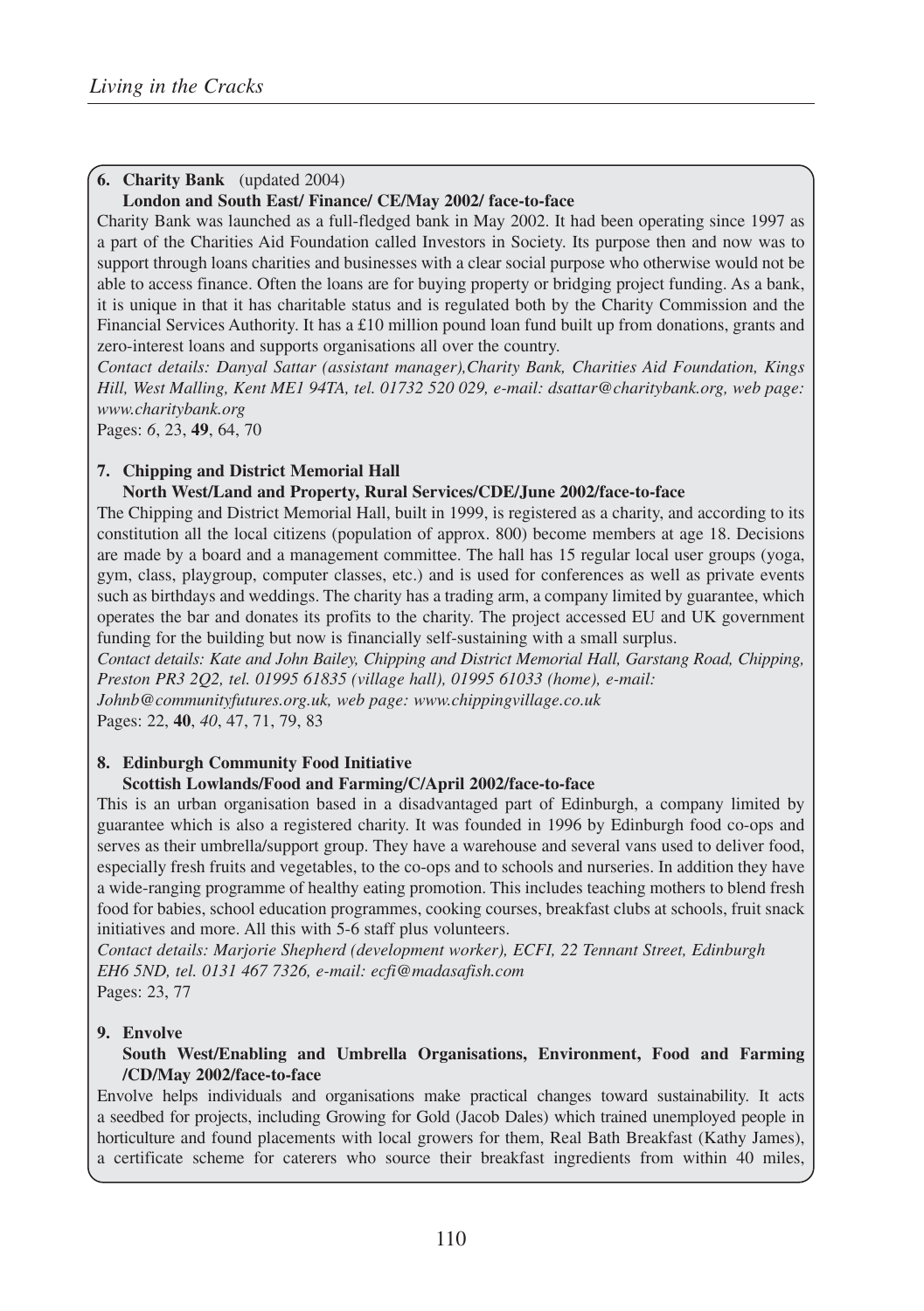Environmental Business Solutions (Simon Richards), which has worked with 150 businesses to help them save energy and recycle waste, and the Southside Food Co-op (Viv Talbot). Envolve depends on grant funding but wants to increase its income from membership and services.

*Contact details: Simon Richards, Viv Talbot, Envolve, Green Park Station, Green Park Road, Bath BA1 1JB, tel. 01225 787 910, e-mail: office@envolve.co.uk, web page: www.envolve.co.uk* Pages: 23, 74, 83, 95

## **10. Ethical Investment Co-operative**

#### **Scottish Lowlands/Finance/ABCE/May 2002/face-to-face**

The mission of the Ethical Investment Co-operative is, in the words of Guy Hooker, to "put the energy of people's money in the direction of their values". It started in 1996 though the roots go back to 1990, and now has 3,500 clients, with new clients coming in all the time. EIC act as ethical finance stockbrokers, offer people independent financial advice on ethical investment and invest their money for them in accordance with clients' stated priorities. They are a secondary co-op, which means they have employees who are not members of the co-op. Currently they have five members and eight non-members, and are based in Edinburgh and Darlington.

*Contact details: Guy Hooker (director), EIC, 119 Bruntsfield Place, Edinburgh EH1 04EQ, tel. 0131 466 4666, e-mail: guyhooker@yahoo.co.uk*

Pages: 23, 42, 43, 51, 53, 70

#### **11. Ethical Property Company** (updated 2004)

#### **South Midlands-Oxfordshire/Finance, Land and Property/CE/June 2002/face-to-face**

The Ethical Property Company is a public limited company with three staff members. Its 400 shareholders own shares in the company (average size of share is  $\pounds1,500$ ) and the money is invested in properties which are rented to small charities, co-operatives, community and campaign groups. The EPC rents the properties to groups of organisations linked by place or theme which can then share office equipment and co-operate in other ways. Rents tend to be slightly cheaper than they would be commercially. The EPC now has 70 tenants in several cities. The EPC is not listed on the stock market, but its shares can be bought and sold through a Triodos match bargain market.

*Contact details: Jamie Hartzell (managing director), The Ethical Property Company Ltd., 9 Park End Street, Oxford OX1 1HH, tel. 01865 207810, e-mail: Jamie@ethicalproperty.co.uk, web page: ethicalproperty.co.uk*

Pages: 23, 70, 75, 96

#### **12. First Dorset Credit Union**

#### **South West/Finance/ABCD/May 2002/face-to-face**

The First Dorset Credit Union was registered in 1999 after a two-year preparation period. It has a part-time office manager, 400 members and a catchment area of 35,000 people. The 12-member board of directors meets every month and volunteers work on committees (loan committee, supervisory committee), in recruitment and publicity and at collection points. These are open twice a week in Dorchester and once a week in Crossways village. Members pledge to save regularly and are eligible for a loan after having saved for 10 weeks. Loans range from £150 to £1,000. So far, the credit union is not financially sustainable and is partly supported by grants.

*Contact details: Rosemary Britten (office manager), First Dorset Credit Union, 22 High East Street, Dorchester, Dorset DT1 1EZ, tel. 01305 257 460, e-mail: fido@onetel.netuk,* 

*web page: www.fido-cu.co.uk*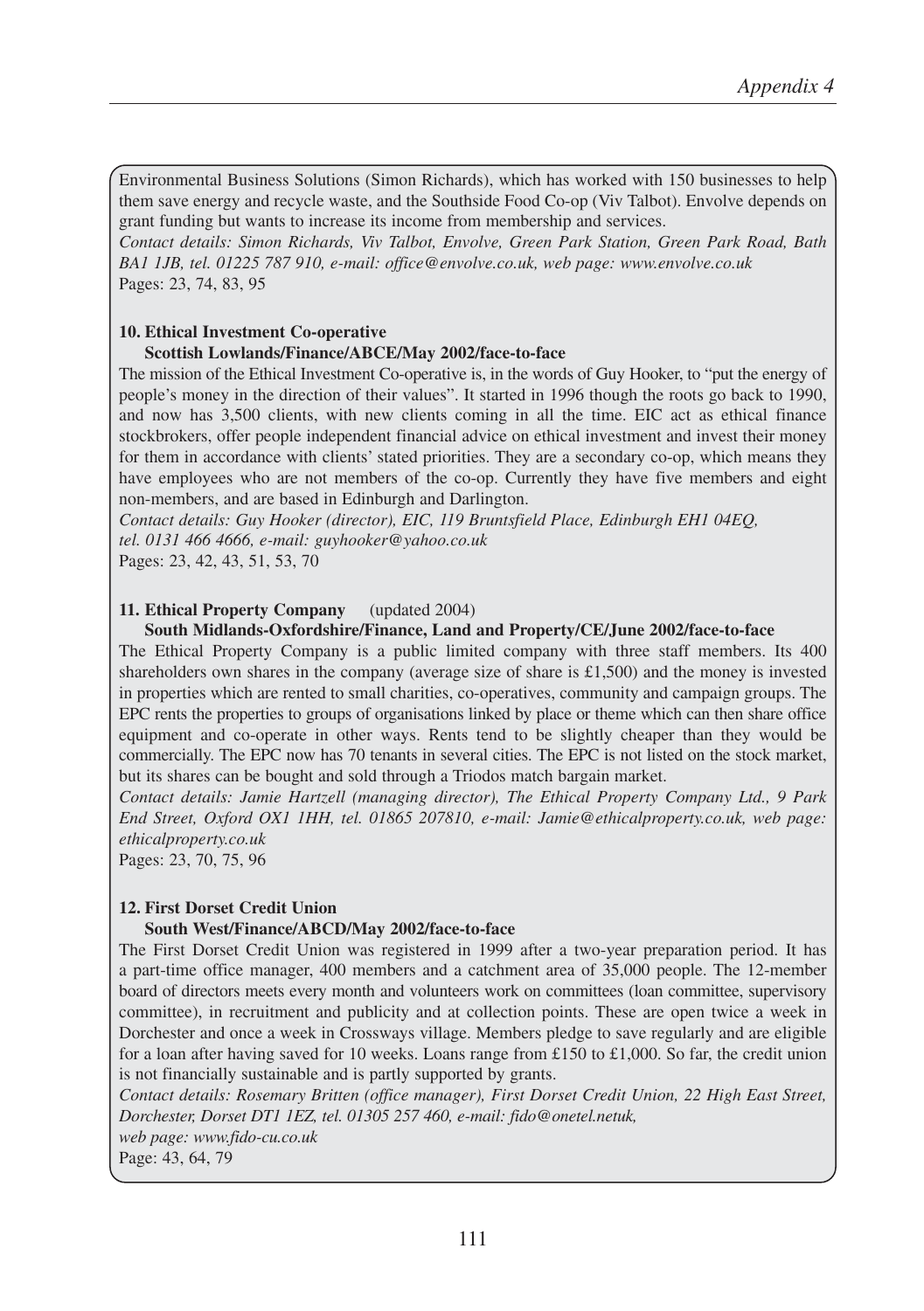## **13. Full Circle Fund-Women's Employment, Enterprise and Training Unit East Anglia/ Finance/ACD/ May 2002/ face-to-face**

The Full Circle Fund (FCF) grew out of WEETU (Women's Employment, Enterprise and Training Unit) and is still connected with it. FCF was launched in the mid-nineties as a pioneering micro-credit initiative. It runs training and lending programmes for women who want to start a business. The principle is peer lending : the women form 4-6 member lending circles which are a vehicle of mutual support as well as a guarantee of repayment of the loans. FCF has 5 staff and helps several hundred women a year. It has an industrial and provident society structure, but does not issue shares. It is grant-funded and the only members of the IPS are its voluntary board members.

*Contact details: Jenny Eaton (enterprise development officer) and Janet Davies (financial manager), Full Circle Fund, WEETU), Sackville Place, 44 - 48 Magdalen Street, Norwich NR3 15U, tel. 01603 665555, e-mail: fullcircle@weetu.org* Pages: 43, 47, 48, 64, 84

#### **14. Glastonbury Trust** (updated 2004)

#### **South West/Enabling and Umbrella Organisations, Environment, Finance/CDE/May 2002/ /face-to-face**

The Glastonbury Trust is an educational and religious charity incorporated by guarantee and founded in 1999. The trust has a trading company, Glastonbury Courtyard Ltd, which owns a complex of properties in the centre of Glastonbury, housing a café, retail shops, offices, function rooms and a variety of social enterprises. All tenants pay market rent, providing a steady stream of income to the trading company, which transfers the surplus as gift aid to the trust. The trust employs one person, Mike Jones, as executive director to run the business of the trust. The trust makes donations to help subsidise the rents of charitable organisations in the complex as well as further donations to support other religious and charitable educational activities, mainly in the Glastonbury area.

*Contact details: Mike Jones, Glastonbury Experience, 2-4 High Street, Glastonbury, Somerset BA6 9DU, tel. 01458 831399, e-mail: glastonburytrust@ukonline.co.uk*  Pages: 23, 73

#### **15. Growing with Nature**

#### **North West/Food and Farming, Environment/CDE/June 2002/face-to-face**

Alan and Debra own 3.5 acres of land and run an organic (and stockless, i.e. without use of animal manure) box scheme which delivers a weekly bag of vegetables and fruits to 500 households, most of them in Preston and Lancaster. They buy in vegetables from 5 other local growers (52 acres total) and employ 4 full-time and 6 part-time workers, including 3 children who distribute leaflets on bikes. Although clients are not formal members, Alan sees the project as a "vegetable club" whose important ingredient is mutual education. The farm organises open days, publishes a newsletter, and runs an apprentice scheme. It is financially sustainable.

*Contact details: Alan and Debra Schofield, Growing with Nature, Pilling, Bradshaw Lane Nursery near Preston, Lancashire PR3 6AX, tel. 01253 790 046, e-mail: alan@gwnhome.demon.co.uk* Pages: 23, 37, 40, 43, 67, 71, *71*, 83

#### **16. Honeycomb Project** (updated 2004)

#### **East Midlands-Peak District/Environment, Arts and Crafts/CD/June 2002/face-to-face**

Set up by the combined efforts of Leek College, Meadows Special School Social Services and Staffordshire Carers, this is now an annex of Leek College. It can be described as a community business or managed workspace, providing work training for local young people over 18 who have moderate learning difficulties and are not yet ready for formal employment. At the centre they learn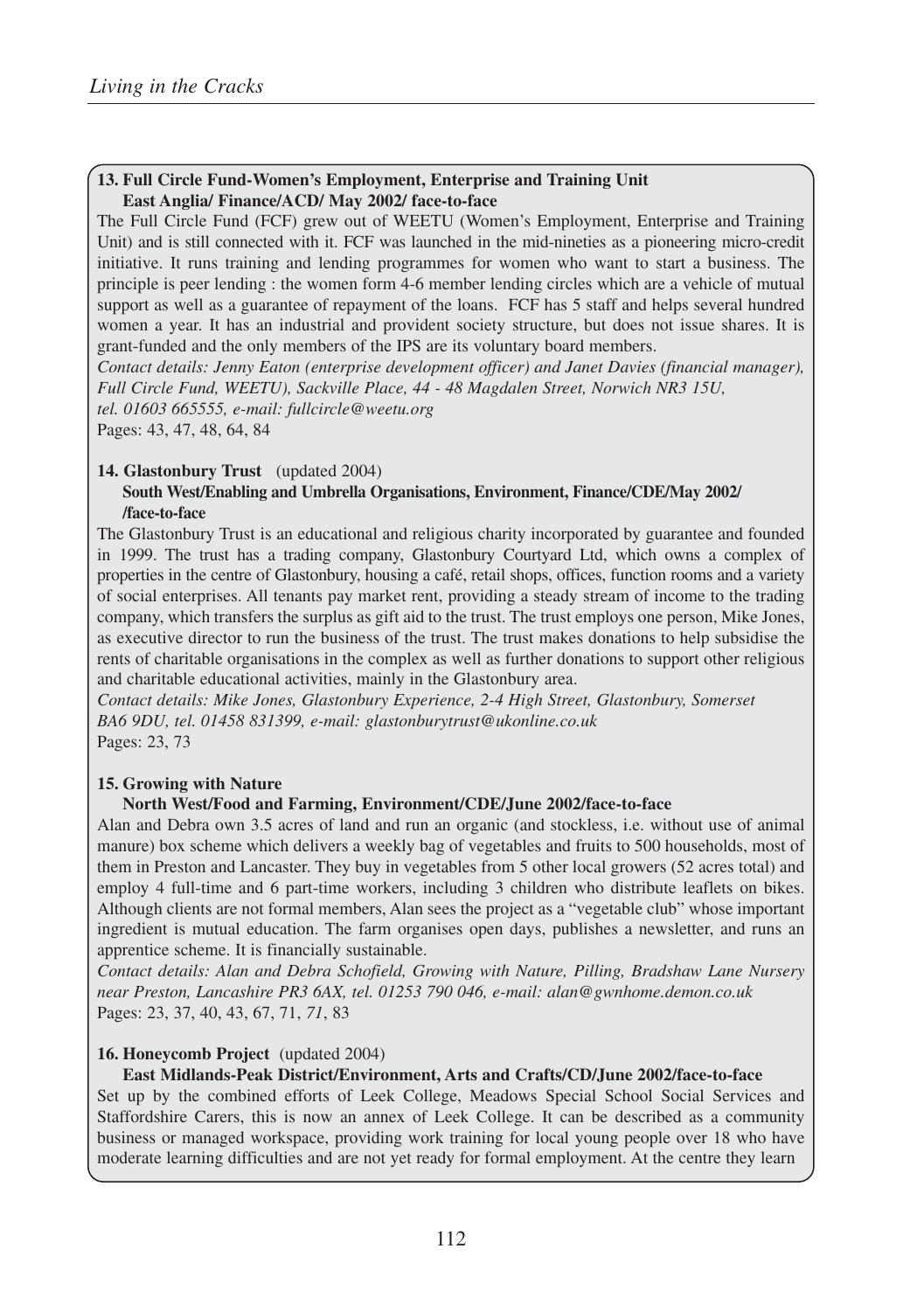practical skills such as furniture restoration and sewing, take short courses (fire regulations, etc.) and gain self-confidence. Many have gone on to part-time voluntary employment and several to part-time paid employment. The building is open to use by a variety of community groups and a successful outdoor pursuits centre was opened on the grounds in 2002.

*Contact details: Ken Weston (centre manager), Honeycomb Project, Honeycomb Centre, Unit 2, Buxton Road, Longnor, Buxton, Derbyshire SK17 0NY, tel. 01298 83857, e-mail: kweston@leek.ac.uk, web page: www.beehive.thisisstaffordshire.co.uk* Pages: 22, 34

**17. Isle of Eigg Trust**

## **Highlands and Islands/Land and Property/ CDE/ May 2002/ face-to-face**

The Trust bought the island land and properties (formerly owned by a feudal landlord - a laird), on behalf of the 70-odd Eigg citizens in 1997 in a celebrated buy-out. Since then, the Trust has established security of tenure for the locals, initiated woodland regeneration, built a pier building to house three local businesses, supported business training for local people, and more. The Trust has charity status but its trading arm, the Isle of Eigg Trading Company, owns the pier building and rents the premises to the businesses. An intricate democratic structure links the Trust to residents, the Scottish Wildlife Trust and the Highland Council.

*Contact details: Camille Dreissler (director), Cuagach, Isle of Eigg PH 42 4RL, tel. 01687 482 410, e-mail; camille.d@talk21.com (Community Land Action Group website www.clag.org.uk)* Pages: *17*, **17-19**, 22, 63, 73, 74, 75, *78*, 78, 86, **88**, 90, 98

#### **18. Laurieston Hall Housing Co-op**

**Scottish Lowlands/Land and Property, Food and Farming/ABCDE/June 2002/face-to-face** Laurieston Hall began as a radical commune in 1972. It is now registered as a friendly society with 31 members who spend half of each working week gathering wood, working in the garden, milking cows etc., while the other half is often spent in outside employment. Work is organised via members' committees and a weekly meeting makes decisions by consensus. Members have use of numerous common rooms, such as a TV room, computer room, and wood workshop. The co-op hosts events for the public (harmony singing, dancing, also work-based events to help with maintenance) and these are organised by two workers' co-ops formed by members of the housing co-op.

*Contact details: Lesley Vine, Richard Langley, Laurieston Hall, Castle Douglas DG7 2NB, tel. 01644 450 633, e-mail: lesley@lauriestonhall.demon.co.uk* Pages: 38, 55, **57-59**, *58*, 73, 75, 76, 77

#### **19. London Rebuilding Society**

#### **London and South East/Finance/ABCDE/May 2002/face-to-face**

The London Rebuilding Society (LRS) was set up in 2001 with the aim of providing loans (£5,000 to £50,000) to London social enterprises for purchasing equipment or property, bridging loans, employee buyouts, etc. It has branches in London with local development managers who provide borrowers with long-term support. LRS has a co-operative structure and issues shares to obtain money for lending. The maximum value of one share is £20,000, each shareholder is a member and has one vote. Members are organisations (including banks) and individuals, they can get their share capital back at three months' notice.

*Contact details: Naomi Kingsley (chief executive and company secretary), London Rebuilding Society, 227c City Road, London EC1 V1JT, tel. 020 7682 1666, e-mail: naomi.kingsley@londonrebuilding.com, web page: www.londonrebuilding.com* 

Pages: 23, 43, 64, 70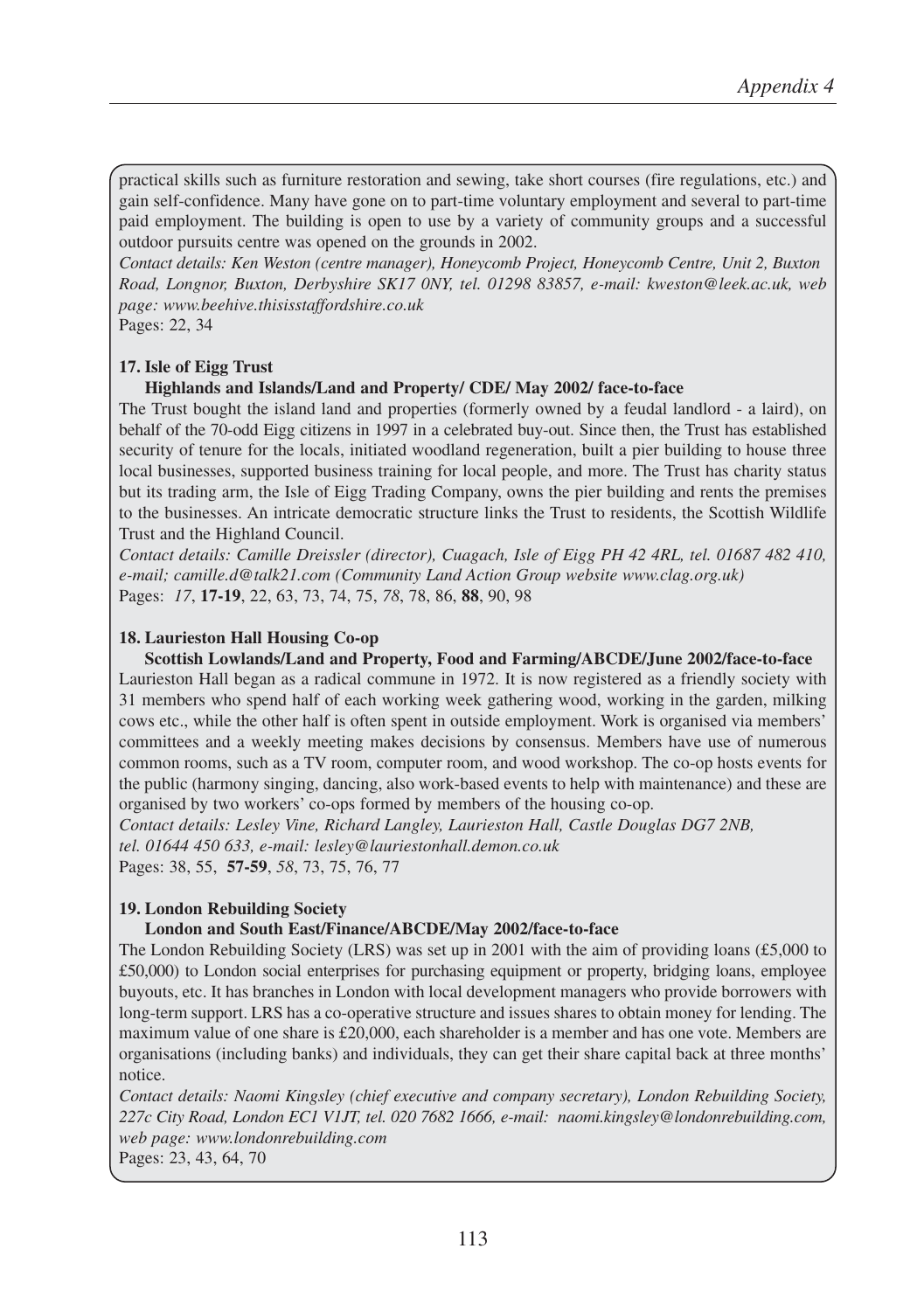#### **20. Made in Stroud**

**South West/Arts and Crafts, Food and Farming, Rural Services/BCD/May 2002/face-to-face** Made in Stroud Ltd. is a company limited by guarantee with two directors/employees. It organises and co-ordinates farmers' markets in Stroud and Gloucestershire and co-operates with another organisation, Forest Food Links, to promote local food consumption through work with schools and support of farmers. Made in Stroud Ltd. also has a contract with the Made in Stroud Shop Ltd. This is a co-operative (company limited by guarantee) with 100 members, local artists and craftspeople, who rent shop space from Made in Stroud Ltd. and sell their products there. Made in Stroud is partly financially self-sustaining though income for core costs comes from the local government.

*Contact details: Clare and Kardien Gerbrands (directors), Made in Stroud, 16 Kendrick Street, Stroud GL5 1AA, tel. 01453 758 060, e-mail: info@MadeInStroud.org* Pages: 40, **48-50**, *49*, 51, 56, 64, 67, 74, 75, 83

# **21. West Mendip Credit Union** (updated 2004)

## **South West/Finance/ABCDE/May 2002/face-to-face**

The credit union was registered in 1999 after a preparation period during which members attended a course taught to themselves by themselves. It has 214 members and no paid staff. Volunteers serve on the 8-member board, on committees and at four collection points each Saturday morning. They also publish a newsletter called *No small print*. Members, who save a minimum of £1 per month, are eligible for loans after having saved for 13 weeks, the loan will not normally exceed twice a person's savings. The interest is 1% per month on the reducing balance of the loan, members are paid a yearly dividend of 1%. The credit union is financially self-sustaining.

*Contact details: Terry and Sarah Clay, 12 Bowyers Close, Glastonbury, Somerset BAG 9DA, tel. 01458 834 789, e-mail: terryclay@btinternet.com* Pages: 64, 75, 82

# **22. Mendip Vale Recycling**

# **South West/Environment/CD/May 2002/face-to-face**

A part of the Mendip Vale Charitable Trust set up in 1989, this is a new workshop where 50 people with mental health problems come 3 days a week and shred cardboard collected from local businesses. They make it into bedding for animals and it is sold to local farms and stables. There are plans to construct worm beds at some local farms where the soiled shredded cardboard will be composted and the compost, worms and a liquid plant food will be sold again. With one full-time and one part-time employee besides the clients and volunteers, the workshop is financed by grants, by the patients' social services placement fees and by its own revenue from selling the product.

*Contact details: Neil Montgomery (project supervisor), Mendip Vale Recycling, Unit 7, Station Yard Industrial Estate, Dyehouse Lane, Glastonbury, Somerset BA6 9LZ, tel. 01458 830308, mobile: 07799 866203*

Pages: 23, 34, 41, 63

#### **23. Moorlands Telecottage**

#### **East Midlands-Peak District/Rural Services/CD/June 2002/face-to-face**

This is an initiative of the Area Youth and Community Education Office with no legal status of its own. It is a room with computers and Internet connection used in three ways: 1. Local community groups get free access to the Internet, 2. Computer training courses are run for local people, 3. Local businesses have access to the Internet and to training. Since its inception in 1989 the Telecottage has worked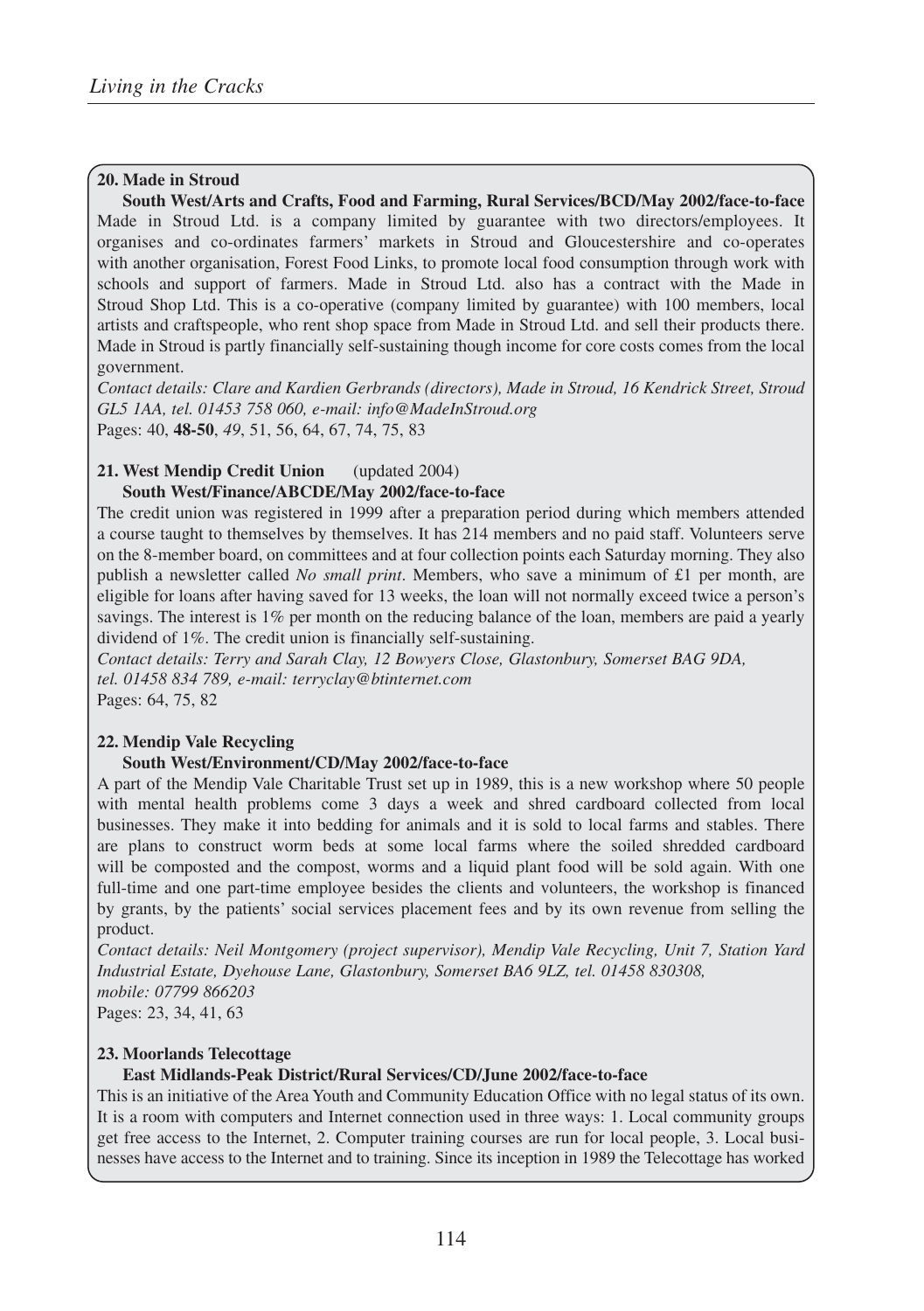as an informal employment agency, helping to link businesses with local people who had trained in the courses and go on to become personal assistants, etc. via computer working from home. This approach teleworking - has many benefits in rural areas.

*Contact details: Simon Brooks, Area Youth and Community Education Office, Manifold Primary School, Warslow, Buxton, Derbyshire SK1 70JP, tel. 0129 884 336, e-mail: simon.brooks@staffordshire.gov.uk* Pages: 22, 44

#### **24. National Association of Farmers' Markets** (updated 2004)

**South West/Enabling and Umbrella Organisations, Food and Farming/CD/March 2002/face-to-face/** Farmers' markets were pioneered by Envolve (9) in Bath in 1997 and in 2002 there were over 450 all over the country. They are organised by local authorities, volunteers, the farmers themselves or on a business basis and their aim is to give the farmers an outlet for their produce and consumers a chance to meet food producers at first hand. NAFM is an umbrella group of the farmers' markets which was set up in 1999 in response to a growing need by the local markets for certification and help with publicity. It has 3 full time and one part time employee. Funding comes from members' fees (£85 yearly) and government grants, in future perhaps also from sponsorship contributions.

*Update 2004: In 2004 NAFM merged with the Farm Retail Association (originally a co-operative of farmers selling direct to the public) into a new organisation called the National Farmers' Retail and Marketing Association (FARMA). It represents market managers as well as all aspects of producers selling direct, has 750 members across the U.K. and is supported largely by members' donations.* 

*Contact details: Rita Exner (executive secretary), FARMA, The Greenhouse, PO Box 575, Southampton, SO1 57BZ, tel. 0845 230 2150. e-mail: info@farmshopping.com, web page: www.farma.org.uk, or Gareth Jones, e-mail: gareth@farmshopping.com*

Pages: *6*, 44, 67, 77

#### **25. Oxford, Swindon and Gloucester Co-operative Society** (updated 2004)

#### **South Midlands-Oxfordshire/Rural Services/ABCDE/June 2002/face-to-face**

This is a regional retail co-operative (industrial and provident society) with 70,000 customer members and 85 stores, a third of these in rural areas. Their roots go back to the  $19<sup>th</sup>$  century. They are fully financially sustainable and give 2% of their annual surplus to fund the Co-operative Futures agency which gives free advice to new and existing co-operatives on financing, structure, marketing, etc. A similar percentage of the surplus goes to a community fund for grant support of local projects. Despite the Society's size the members take an active part in shaping policy and the Society has recently started looking at ways of local food sourcing at their instigation.

*Update 2004: The society has grown from 70,000 to 89,500 members and from 85 stores to 115. Contact details: Peter Couchman (membership and corporate marketing manager), Oxford, Swindon and Gloucester Co-operative Society, New Barclay House, 234 Botley Road, Oxford OX2 0HP, tel. 01865 249 241, e-mail: peter.couchman@osg-co-op.co.uk or mehnaz.begum@osg.coop* Pages: 23, 47, **52-53**, 55, 74, 94, *95* 

#### **26. Peak District Farm Holidays**

#### **East Midlands-Peak District/Food and Farming/CDE/June 2002/face-to-face**

This is a farm tourism marketing group which started in the seventies. Its aim is not only to let the outside world know about the accommodation they offer, which they achieve through a targeted marketing approach (website, advertisements, leaflet with details about individual farms), but also mutual support, training and development. Legally they are an association, with a management team which meets every two months. They have a membership of 30 and their main funding has been members' contributions. They have attracted EU funding for premises upgrading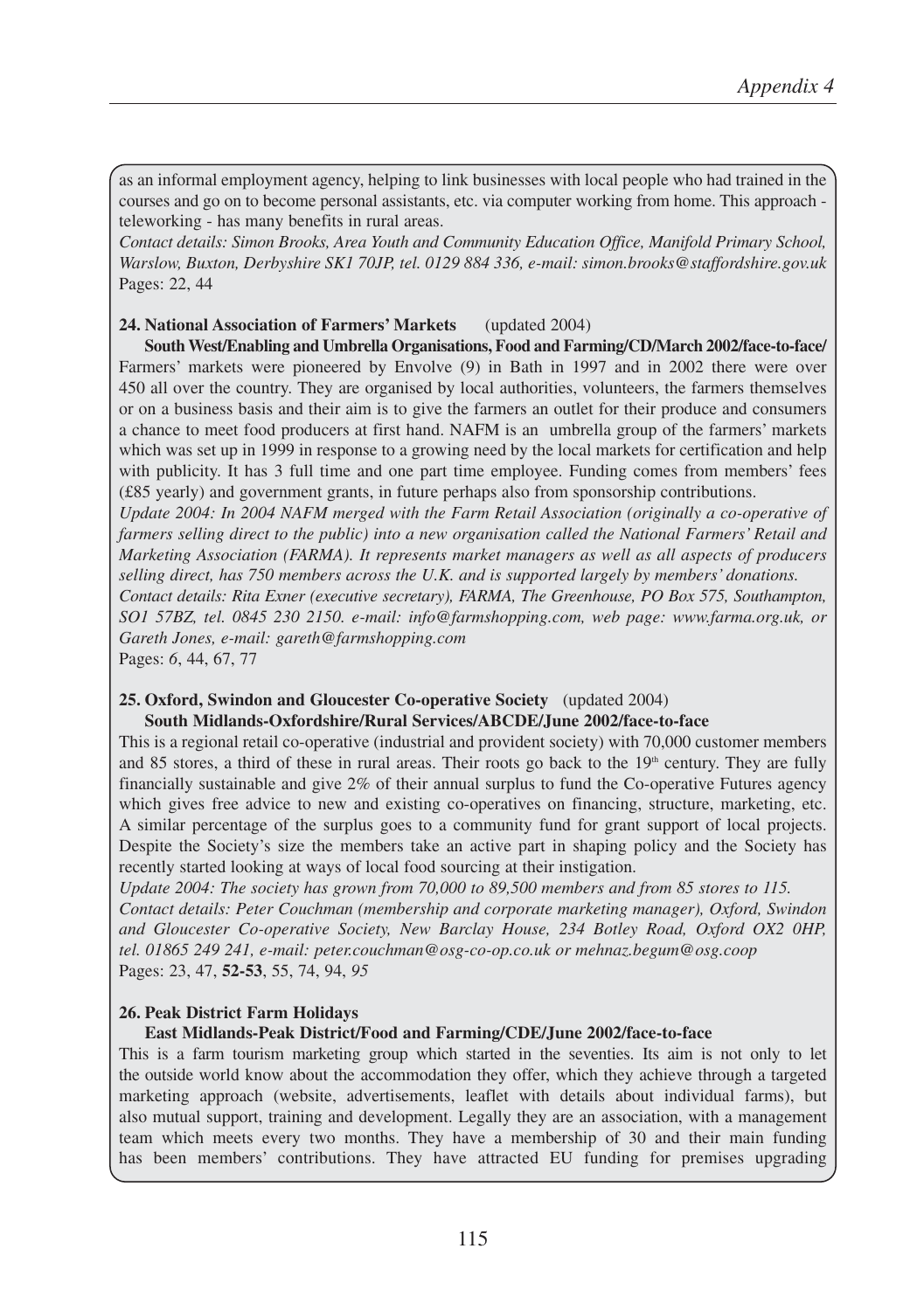and IT development and are now thinking of new local food projects targeted at local businesses. *Contact details: Sue Prince, Beechenhill Farm, Ilam, Ashbourne, Derbyshire DEG 2BD, tel. 01335 310 274, e-mail: beechenhill@btinternet.com, web page: www.peakdistrictfarmhols.co.uk*  Pages: 23, 26, 68-69, 81, *81*

# **27. Peak District Products**

## **East Midlands-Peak District/Arts and Crafts/BCDE/June 2002/face-to-face**

This is a marketing group which produces leaflets and organises exhibitions to sell arts and crafts produced in or inspired by the Peak District. It has 40 members (painters, cabinet-makers, a photographer, stained-glass artist, etc., one of the members is the Chatsworth House Farm shop part of whose food produce is local) and is registered as a company limited by guarantee, with an AGM and elected management committee who double as directors and meet once a month. They have no premises and no staff, all work is done by volunteers. They are self-sustaining thanks to members' contributions, though they have also accessed grant funding.

*Contact details: Sheila Reynolds (chairman), Spital House, How Lane, Castleton S33 8WJ, tel. 01433 620 670, e-mail: talbotho@aol.com, web page: www.peakdistrictproducts.co.uk* Pages: *44*, 44, 68-69

## **28. Phone Co-op** (updated 2005)

## **South Midlands-Oxfordshire/Rural Services/ABCE/June 2002/face-to-face**

This is an industrial and provident society selling telephone and internet services as well as phone systems. Many of its customers, who totalled 12,000 in early 2005, are also its members. Despite the large and growing membership (4,500 in 2005, this includes individuals and groups such as charities and other ethical organisations), the management actively promotes the engagement of members in governance. Members own withdrawable shares in the Phone Co-op. The Phone Co-op is financially sustainable and uses its surplus for re-investment, members' dividends, and contributions into a loan fund to support newly formed co-operatives. It has an environmental policy (sourcing renewable energy, using recycled paper, using public transport, etc.)

*Contact details: Vivian Woodell (chief executive), 5 Millhouse, Elmsfield Business Centre, Worcester Road, Chipping Norton, Oxon 0X7 5XL, tel. from UK: 0845 458 9000;* 

*international: +44 1608 647710, e-mail: vivian@thephone.coop, web page: www.thephone.coop* Pages: *6*, 23, 40, 47, 53, 61, 64, 70, 75, *76*, 94

# **29. Port Appin Community Co-operative Ltd.**

**Highlands and Islands/Rural Services, Land and Property/ABCDE/May 2002/face-to-face** The co-operative was set up in 1983 as a Friendly Society (later becoming a company limited by guarantee so now it has both forms) with a membership of 250 in a catchment area of 400. It has been running the village shop since 1984 and has initiated the building of 15 houses for local residents, run a voluntary car service, published a guide to the district, and organised craft fairs. It owns the shop, a van and land in the village. The co-op is financially sustainable, the surplus goes to a trust which it has founded to distribute small grants in the community (for the football team, highland dancers, arts group, etc.) It has also set up a community enterprise that has helped young people start their own business.

*Contact details: Ian McNicoll (chairman of board), Dunvegan, Port Appin PA3 84DE, tel. 01631 730271 daytime, 01631 730 433 evening* Pages: 41, 47, **55-57**, *56*, 58, 61, 70, 74, 75, **79-80**, 81, 94, 98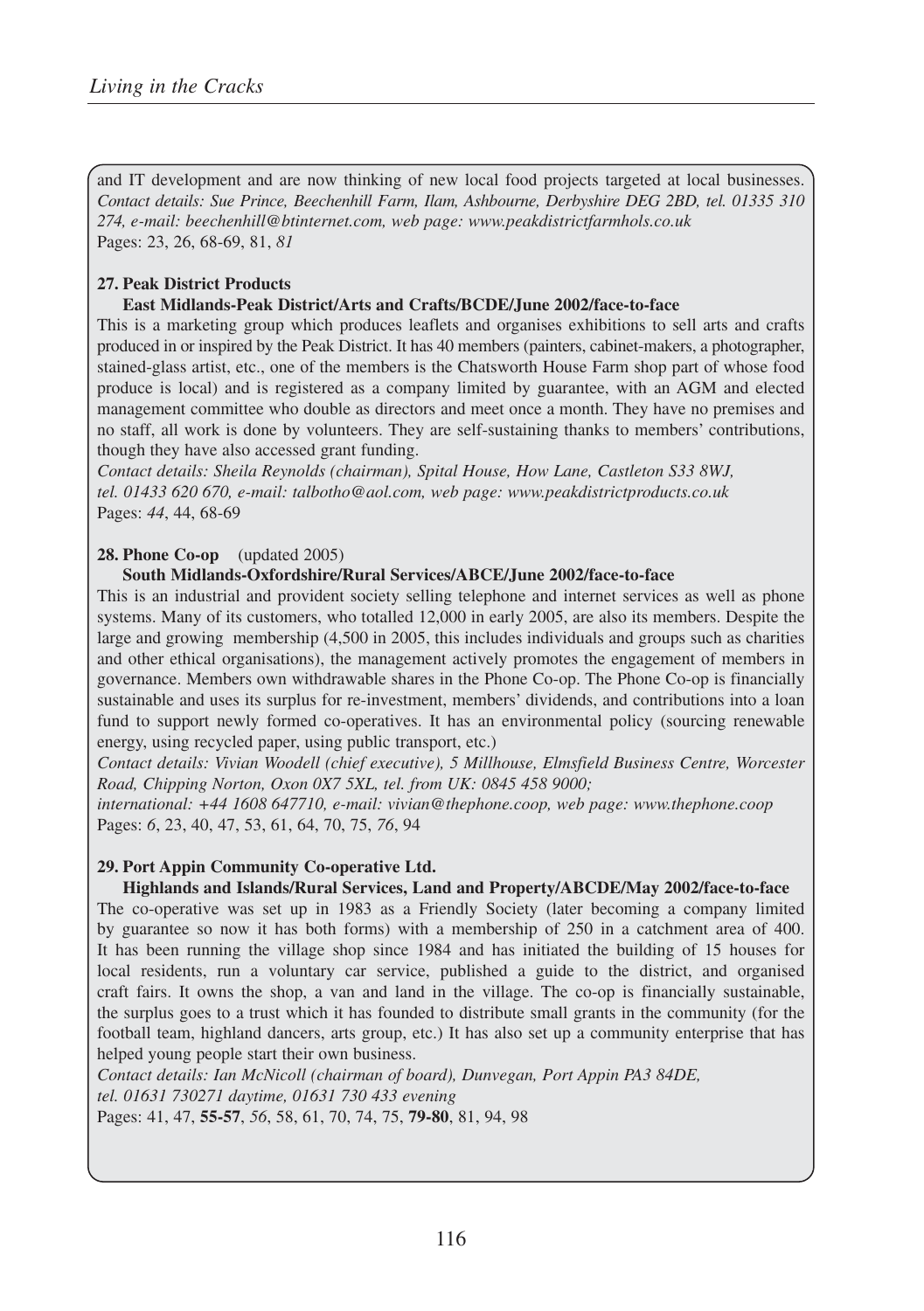# **30. Radford Mill Farm** (updated 2004)

## **South West/Food and Farming/CDE/March 2002/face-to-face**

This is a 100-acre organic farm with 50 cows, 40 sheep, pigs, turkeys and a variety of crops including fruits and vegetables. The farm is rented by farmer Susan Seymour who works it with twenty employees, most of whom are volunteers or part-time. They live on the grounds and take turns cooking lunch. The produce, including yoghurt, ready-made salads and meat, is sold through local markets and a box scheme. Part of the farmworkers have formed an industrial and provident society (RMDG) with charity status and they are re-furbishing the original mill to set up a farm shop, community café and garden as well as a workshop employing disabled people.

*Update 2004: After the initial consultation and feasibility study had been completed the constitution of Radford Mill Development Group was revised and elections were held for local people to join the committees. RMDG continued to run community events and fundraise and develop the project for the next year. Unfortunately in 2003 the land had not yet been put into trust, the project had not received a lease for the land from the land owner, and in 2004 the tenancy of the farmer was terminated due to a personal disagreement with the land owner. The RMDG project is currently suspended.*

*Contact details: Kate Allport, Envolve, Green Park Station, Green Park Road, Bath BA1 1JB, e-mail: katea@envolve.co.uk (web page of farm: www.radfordmill.co.uk)*

Pages: 23, 37, 38, 50, *51*, 61, 67, 75, 76, 77, 83, *99*

#### **31. Rural Environmental Action Project (REAP) Highlands and Islands/Enabling and Umbrella Organisations, Environment/CD/April 2002/ /telephone**

REAP is part of a national organisation called Community Service Volunteers, a company limited by guarantee. The mission of REAP, who have five full-time and one part-time staff members, is to support local groups who have identified a goal such as buying a woodland for the community, running a heritage railway line or starting a credit union. They also operate a small grants scheme (awards up to £500) and organise workshops on topics including localisation vs. globalisation and running a social enterprise. Three volunteers work on an environmental magazine called *The Green Diary*, which has a circulation of 3,000 copies.

*Contact details: Kevin McDermott (project manager), Rural Environmental Action Project, 117 Mid Street, Keith ABS S5BL, tel. 01542 888 070, e-mail: KevinMcDermott@csv.org.uk* Pages: 23, 62, 95

# **32. Seven Y Rural Services Network/7Y Services Ltd** (updated 2004)

#### **West Midlands - Herefordshire/Food and Farming/ABCDE/June 2002/face-to-face**

Seven Y, named after local rivers Severn and Wye, was started by Nick Helme from his kitchen table in 1991 as a machinery ring for local farmers. Twelve years later, it has a staff of 22 (7 office staff and 15 working employees) and serves its members as a labour agency and buy-and-supply centre as well as offering training (computer skills, materials handling, enterprise skills, diversification skills, etc.) and an apprenticeship scheme. It is an industrial and provident society with 550 members, mostly local farmers. It is financially self-sustaining and has recently invested in a new project called Bioganix, which converts poultry feathers and other waste into compost.

*Update 2004: The organisation is now called 7 Y Services Ltd. It is no longer an Industrial and Provident Society, but has changed to a conventional limited company. It is still owned by the same 500 or so farmers and rural businesses, and employs 45 people full time.* 

*Contact details: Julian Morgan (manager), 7 Y Services Ltd., Wharton Court, Leominster, Herefordshire HR6 0NX, tel. 01568 610077,e-mail: julian@7y.co.uk, team@7y.co.uk, web page: www.7y.co.uk*  Pages: 23, 61, 69, 75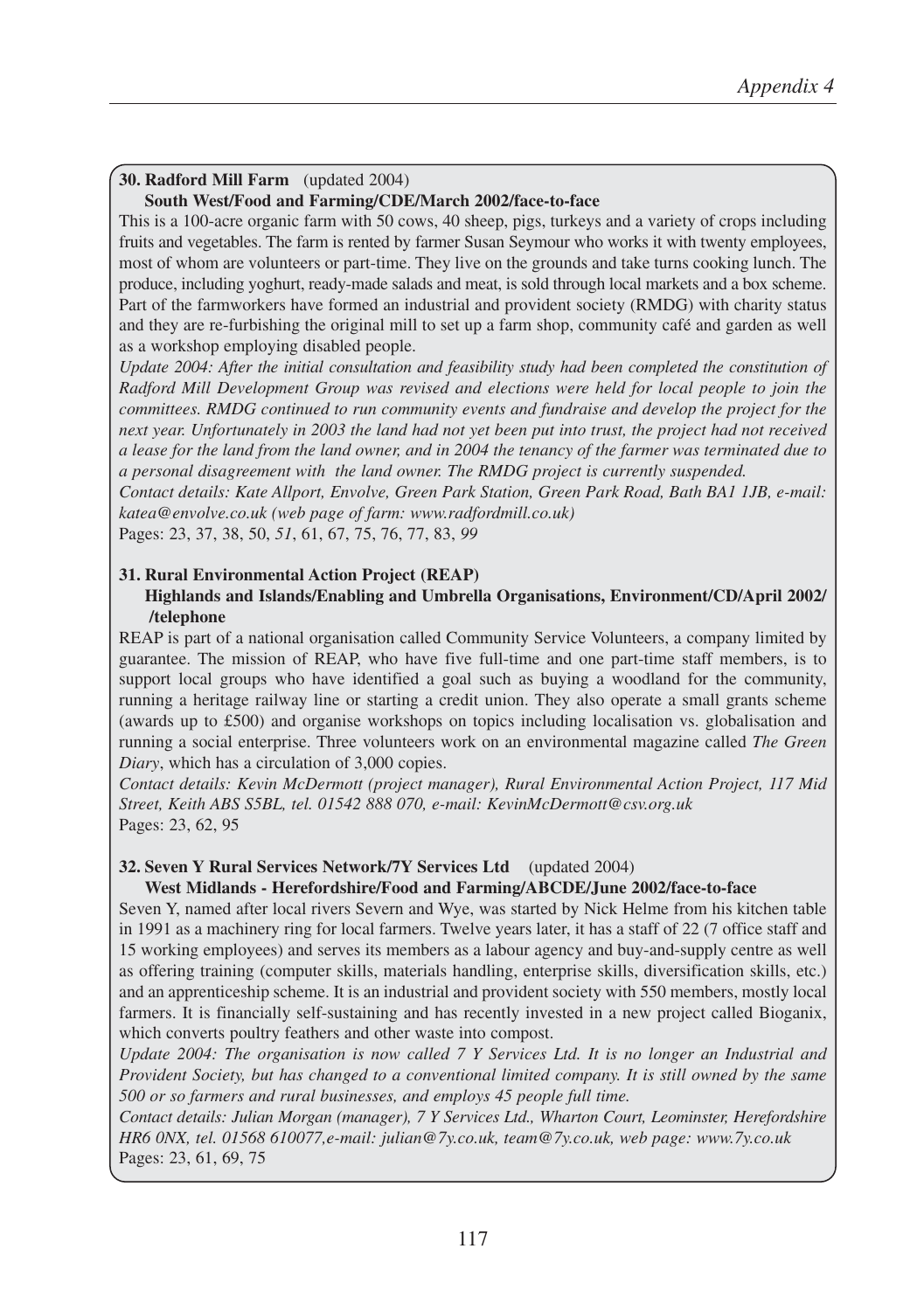## **33. Somerset Food Links** (details updated 2004)

#### **South West/Enabling and Umbrella Organisations, Food and Farming/BCD/May 2002/ /face-to-face**

Somerset Food Links is a partnership of local statutory agencies with no formal legal structure and originally two, now four staff members, two of them part-time. With its ethos of "promote and float", Somerset Food Links has helped create Somerset Farmers' Markets Ltd., a company limited by guarantee which organises local farmers' markets. It is run by a board elected by its members - the sellers at the markets. Another organisation just starting in 2002 is Somerset Local Food Ltd., an industrial and provident society whose shares will be owned by local people. These two are the owners of Somerset Farmers' Markets Direct, a local food phone delivery service.

*Contact details: Paul Sander-Jackson, Somerset Food Links, The Old Town Hall, Bow Street, Langport, Somerset TA1 09PR, tel. 01458 259485, e-mail: enquiries@foodlinks.org.uk* Pages: 22, *67*, 67, 69, 84, 95

#### **34. Standlake and Northmoor Community Bus Service**

#### **South Midlands-Oxfordshire/Rural Services/C/June 2002/face-to-face**

Brenda Smith has helped renew a bus service which had previously been running every Saturday from the villages of Standlake and Northmoor to the town of Witney. With support from the neighbouring village bus service in Aston and the Oxfordshire Rural Community Council, she joined up potential passengers and volunteer drivers and they registered as a travel club. Passengers are members of the club and must book in advance. The club hires the Aston mini-bus and passengers pay a fee for the trip. Brenda says: "People who use the bus have become a little community on their own." The service is not self-financing, it depends on subsidies.

*Contact details: Brenda Smith, Longwood House, Shifford Lane, Standlake, Oxon OX9 7RD, tel. 01865 300 370, e-mail: brenda.smith@westoxon.gov.uk* Pages: *6*, 23, 43, 75

#### **35. Stonesfield Community Trust** (updated 2005)

#### **South Midlands-Oxfordshire/Land and Property/CDE/June 2002/face-to-face**

The Trust started in 1983 with the aim of providing local affordable housing. It is a charity governed by a board of trustees. Land for the first two houses was donated and money for building was borrowed. For a second batch of homes, they bought land with a loan from the district council and got money for building from donations, small loans and ethical loans (Triodos Bank and The Ecological Building Society). These houses were built to a high environmental standard. Today the Trust owns 12 dwellings and a pre-school. All the homes are occupied by lower-income local families. When the Trust repays its debts, it may use rent money to improve local social services.

*Update 2005: In 2005, the first loans have been fully repaid and net income from the property now funds a local youth service.*

*Contact details: Tony Crofts, Home Close, High Street, Stonesfield, Witney, Oxon OX8 8PU, tel. 01993 891 686, e-mail: totony.crofts@virgin.net*

Pages: 23, **34-35**, *35*, **65-67**, *65*, 73, 75, 84, 94, 96, 98

#### **36. Strathfillan Community Development Trust**

#### **Highlands and Islands/Land and Property/CD/May 2002/face-to-face**

The Trust was set up in the villages of Tyndrum and Crianlarich (approx. 400 inhabitants) by the community council with the aim of increasing local control over land and housing in this low-wage tourist area. It is a company limited by guarantee with 70 members, with an active board, working groups, and a part-time development manager. With the aid of grants and a loan from Investors in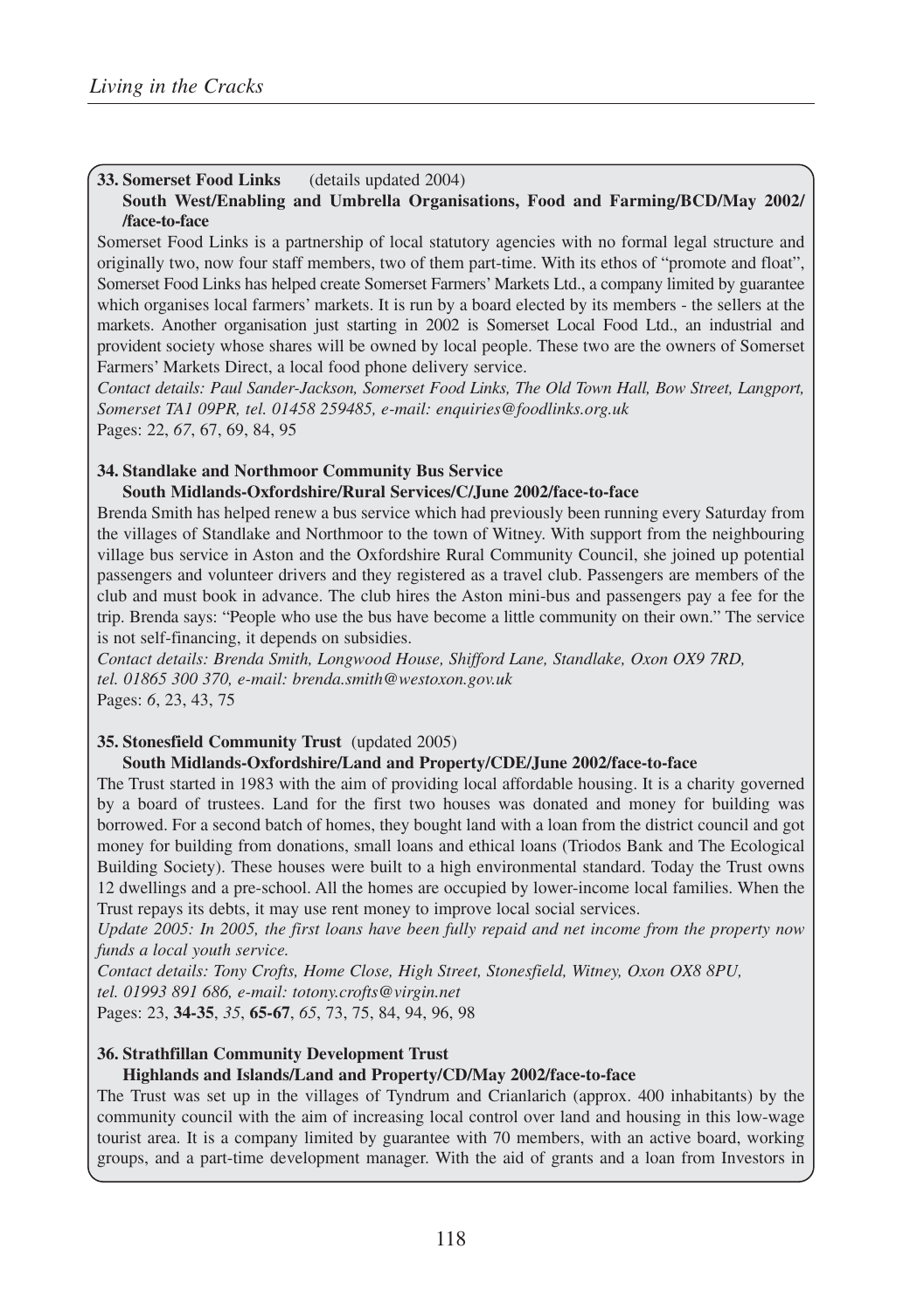Society (see Charity Bank) SCDT bought and renovated four properties which it is now renting to local residents. It has also acquired two woodland areas which it is replanting with native species and has many other plans for the enhancement of the area.

*Contact details: Sue Wyllie (development manager), SCDT office, Invervey, Tyndrum FK2 08RY, tel. 01838 400 545, e-mail: strathfillancdt@onetel.net.uk* 

Pages: *6*, 232, 47, 64, 73, 75, 78, 83, 86

#### **37. Stroud Cohousing**

#### **South West/Land and Property/BCE/April and July 2002/by e-mail**

This is a cohousing community with 35 houses/flats and a central communal kitchen in Stroud. The future householders formed a development company, which will then pass the freehold over to a company limited by guarantee, the Stroud Cohousing Company Ltd. Each householder will be a member of this company, they will meet regularly and decide on issues such as garden, parking, maintenance etc. The company will own the houses and lease them to the householders for 999 years. They will be able to sell their house at market price, although the community reserves the right to block the sale to someone they do not want.

*Contact details: David Michael (managing director and company secretary), 59 Lansdown, Stroud, Glos GL5 1BN, tel. 01453 766466, e-mail: david@ic.org, web page: www.cohouses.net* Pages: 42, **51**, 75

#### **38. Sustainable Tourism Initiative**

**London and South East/Enabling and Umbrella Organisations/CD/July 2002/face-to-face** The Sustainable Tourism Initiative is a partnership of UK government institutions, tourism industry federations, and charities concerned with sustainable tourism. It grew out of the work of the charity ACT - - Action for Conservation through Tourism and promotes a vision of tourism as a "sustainable product" which does not undermine local resources (land, people, traditions) and whose benefits go to local people and communities rather than to large foreign companies. In the past, ACT has developed and implemented projects such as local heritage trails in Britain and other countries, including the Czech Republic.

*Contact details: Jenny Holland, 42 Regatta Point, 38 Kew Bridge Road, Brentford TW8 0EB, tel. 02 088 474 895* Pages: 22, 63, 95

#### **39. Tablehurst and Plawhatch Community Supported Farms**

#### **London and South East/Food and Farming/ABCDE/March 2002/face-to-face**

These are two farms (500 acres total) which use biodynamic methods to produce meat, diary, vegetables and feed for the animals. Tablehurst Farm has been owned by local people (approximately 400), who formed a co-operative for the purpose, since 1996. Plawhatch has followed suit in 2001. The co-op is the sole shareholder of the farm businesses. The farmland is owned by two local trusts. Financial sustainability has been achieved by adding value to the farm products (producing cream, cheese, yoghurt, meat) and selling them at the farm shop. The co-op and farms are also active in student and apprentice training, public education, and have live-in people with learning disabilities.

*Contact details: Chris Marshall, 15 Riverside, Forrest Row, East Sussex, tel. 01342 822 611, mobile: 01342 822611, e-mail: chris.marshall@symonds-group.com*

Pages: 23, **37-38**, 47, 64, 67, 75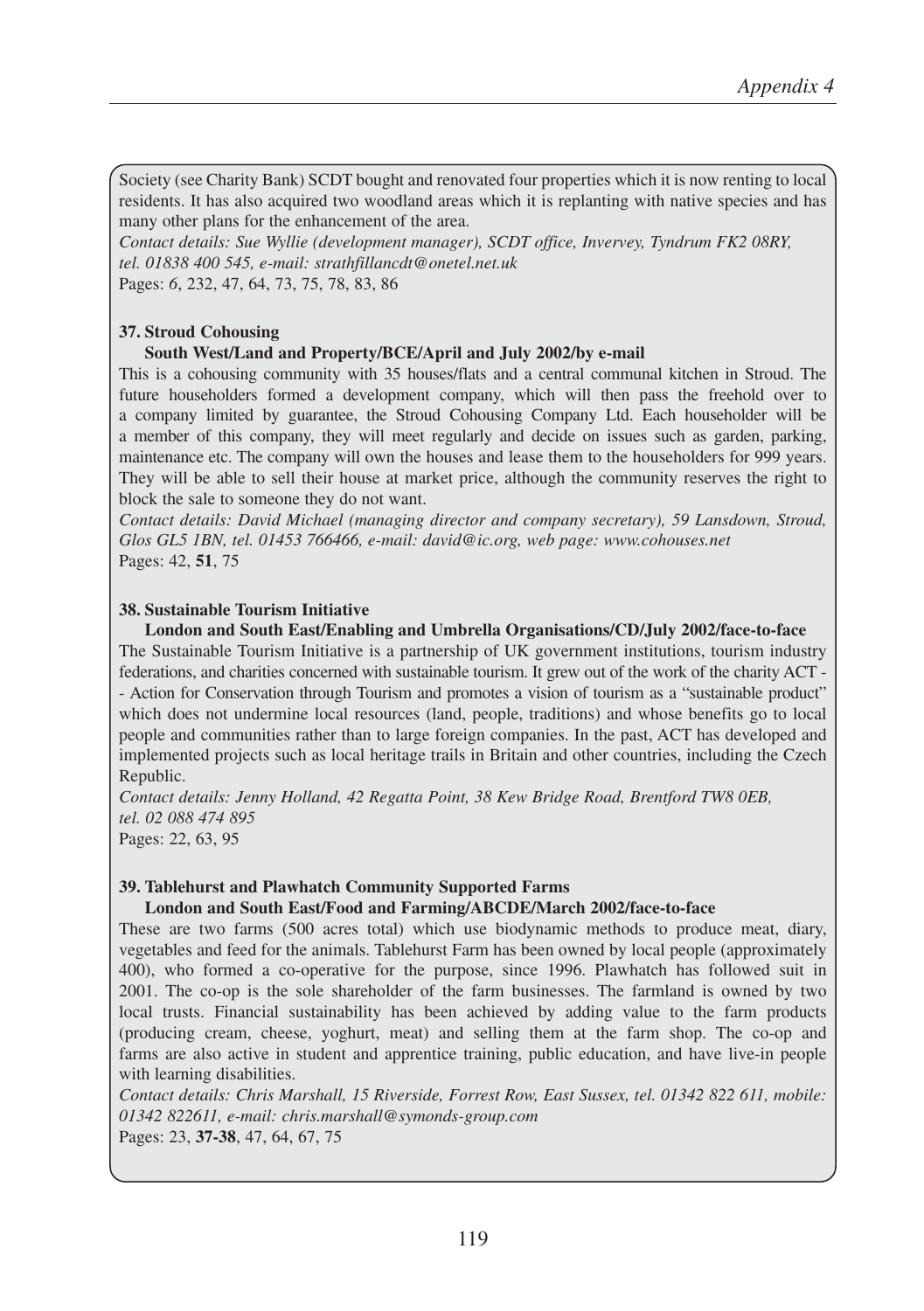#### **40. Telework Association**

**East Midlands-Peak District/Enabling and Umbrella Organisations/C/June 2002/face-to-face** A national organisation whose aim is to help people telework - work from their homes through a computer. It is a company limited by guarantee, has a board of directors which meets once a year and otherwise communicates via computer. They are partly grant-financed, partly self-financing (contracts, consultancies).

*Contact details: Simon Brooks (director of the Telework Association), Area Youth and Community Education Office, Manifold Primary School, Warslow, Buxton, Derbyshire SK1 70JP, tel. 012 988 4336, e-mail: simon.brooks@staffordshire.gov.uk*

#### **41. Trans-Fife Community Transport**

#### **Scottish Lowlands/Rural Services/BCDE/August 2002/face-to-face**

Trans-Fife is a company limited by guarantee with charitable status. It started in 1990 with one microbus and the aim of providing accessible transport to local people in a depressed rural area. Today it has 17 buses, 20 paid staff members and 40 voluntary drivers. The 400 local groups who use the Trans-Fife services are also its members, with elected representatives serving on the board and management group. Trans-Fife rents scooters and cars to enable people to access training or employment, runs a volunteer minibus driver training course and has contracts with local doctors to provide transport in out-of-office hours. It is part self-financing, part grant- -supported.

*Contact details: Bill O'Sullivan (general manager), Trans-Fife Community Transport, Unit 1 & 2 Crosshill Business Centre, Main St., Crosshill, Fife KY5 8BJ, tel. 01592 869 400, e-mail: whohos@aol.com* Pages: 23, 61-62, *61*, 63, 75, 83

#### **42. Treehouse** (details updated 2004)

#### **North Wales/Food and Farming, Rural Services/BCDE/February 2002/face-to-face**

The Treehouse Food Shop and Restaurant was born in 1993, when Jane Burnham and her partner, who had been growing organic vegetables, decided they needed a retail outlet. Today vegetables make up about 40% of the Treehouse sales, the rest is organic dairy produce, bread and meat. They also serve ready-made meals. The Treehouse is a business with ten employees and Jane the sole owner. Jane sources her vegetables (90% in-season and 50% off-season) from six small local growers, who over the years have formed an informal producer co-operative, meeting at intervals to agree on what to plant and grow. The Treehouse also operates an organic vegetable box scheme.

*Contact details: Jane Burnham, The Treehouse, 14 Baker Street, Aberystwyth SY2 32BJ, tel. 01970 615 791, e-mail: jane@aber-treehouse.com, web page: www.aber-treehouse.com*  Pages: 23, 38, 43, 61, 81, 83

#### **43. Triodos Bank**

#### **South West/Finance/CE/June 2002/face-to-face**

Opened in 1980 in the Netherlands, this is a bank that invests in projects bringing social, cultural and environmental value. Typical loan recipients are an organic farm, a fair-trade project, or a charity wishing to buy its premises. Loans are between £20,000 and £10 million, interest paid to savers and salaries paid to senior staff are less than in other banks. A central feature of the bank's governance is a trust which issues shares and elects a supervisory board. Shareholders do not own the company, and there is a ceiling to the number of votes of one shareholder. Triodos has 200 staff (50 in Britain - before 1995, the British branch functioned independently as Mercury Provident). It also supports micro-credit schemes in over 40 developing countries.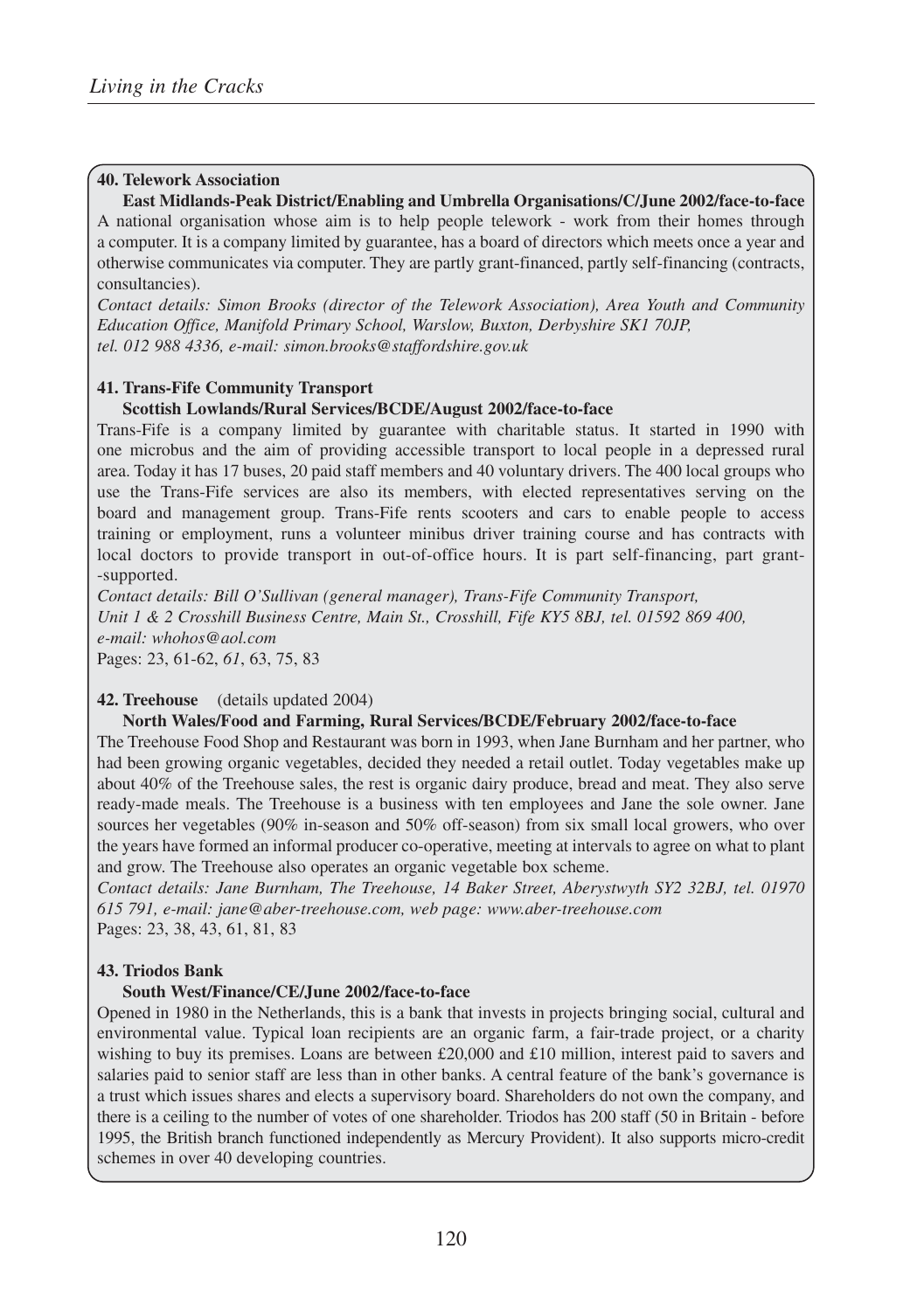*Contact details: Matthijs Bierman (managing director), Triodos Bank, Brunel House, 11 The Promenade, Bristol BS8 3NN, tel. 0117 973 9339, e-mail: matthijs.bierman@triodos.co.uk* Pages: 23, 43, 64, 76, 84, 96

## **44. ViRSA-Villages Retail Services Association**

**South West/Enabling and Umbrella Organisations, Rural Services/ACD/May 2002/face-to-face** Founded in 1993, ViRSA is an industrial and provident society and charitable trust which helps rural communities in England to keep or revive their shop, post office or pub. The ViRSA Educational Trust has one part-time and two full-time employees and several part-time field workers. It is supported by member subscriptions as well as by banks and companies such as Sainsburys. It has a trading arm (ViRSA Ltd.) and has helped develop a membership organisation, the Rural Shops Alliance (RSA), with 4,000 members (rural community councils, local retailers). It has helped 60 shops survive, has a database of rural shops and post-offices and informs the government about the impact of rural retail services closure.

*Contact details: Peter Jones (director),VIRSA, The Little Keep, Bridport Road, Dorchester, Dorset DT1 15Q, tel. 01305 259 383, e-mail: virsa@ruralnet-org.uk, web page: www.virsa.org*  Pages: 23, 51, 85, 95, 96

## **45. West Dorset Food and Land Trust** (updated 2004)

**South West/Enabling and Umbrella Organisations, Food and Farming/BCD/May 2002/face-to-face** The aim of the Trust is to influence both demand for and supply of local food. On the demand side, it has published a local food directory and helped schools grow their own food, on the supply side it has established farmers' markets and the Centre for Local Food in Bridport with a meat cutting room, a commercial kitchen and a distribution depot for use by local food producers. The Trust itself, with three part-time and one full-time staff member, depends on grants, but the organisations it has helped establish, such as an organic marketing co-op, are or will be financially self-sustaining. The Trust works in close partnership with the local college, district council, farmers and community.

*Contact details: Tim Crabtree (trustee), Centre for Local Food, Unit 17, St Michael's Trading Estate, Bridport, Dorset DT6 3RR, tel. 01308 420 269, e-mail: tim.crabtree@foodandland.org* Pages: 23, 69, 74, 75, 83-84, 95

#### **46. WyeCycle** (updated 2005)

#### **London and South East/Food and Farming, Environment/CDE/May 2002/face-to-face**

WyeCycle is a community business based in the town of Wye (3,000 inhabitants) with five staff, registered as a company limited by guarantee. It operates a recycling and composting scheme in Wye and neighbouring Brook, organises a weekly veggie box scheme and a farmers' market twice a month. It is financially sustainable, with the core of its income coming from the local county and borough councils and from its own trading - selling glass, paper, compost, etc. Although it started out as a Friends of the Earth group in 1989, it now sees its remit as both environmental (reducing waste, cutting pollution, etc.) and social (employment, support of local farmers and the local economy).

*Contact details: Richard Boden (director), WyeCycle Ltd., The Green House, Unit 2a, Briar Close Industrial Estate, Wye, Kent, TN2 55HB, tel. 01233 813 298, e-mail: info@WyeCycle.org, web page: www.WyeCycle.org* 

Pages: 22, 23, *33*, **33-34**, 38, 63, 67, 83, 84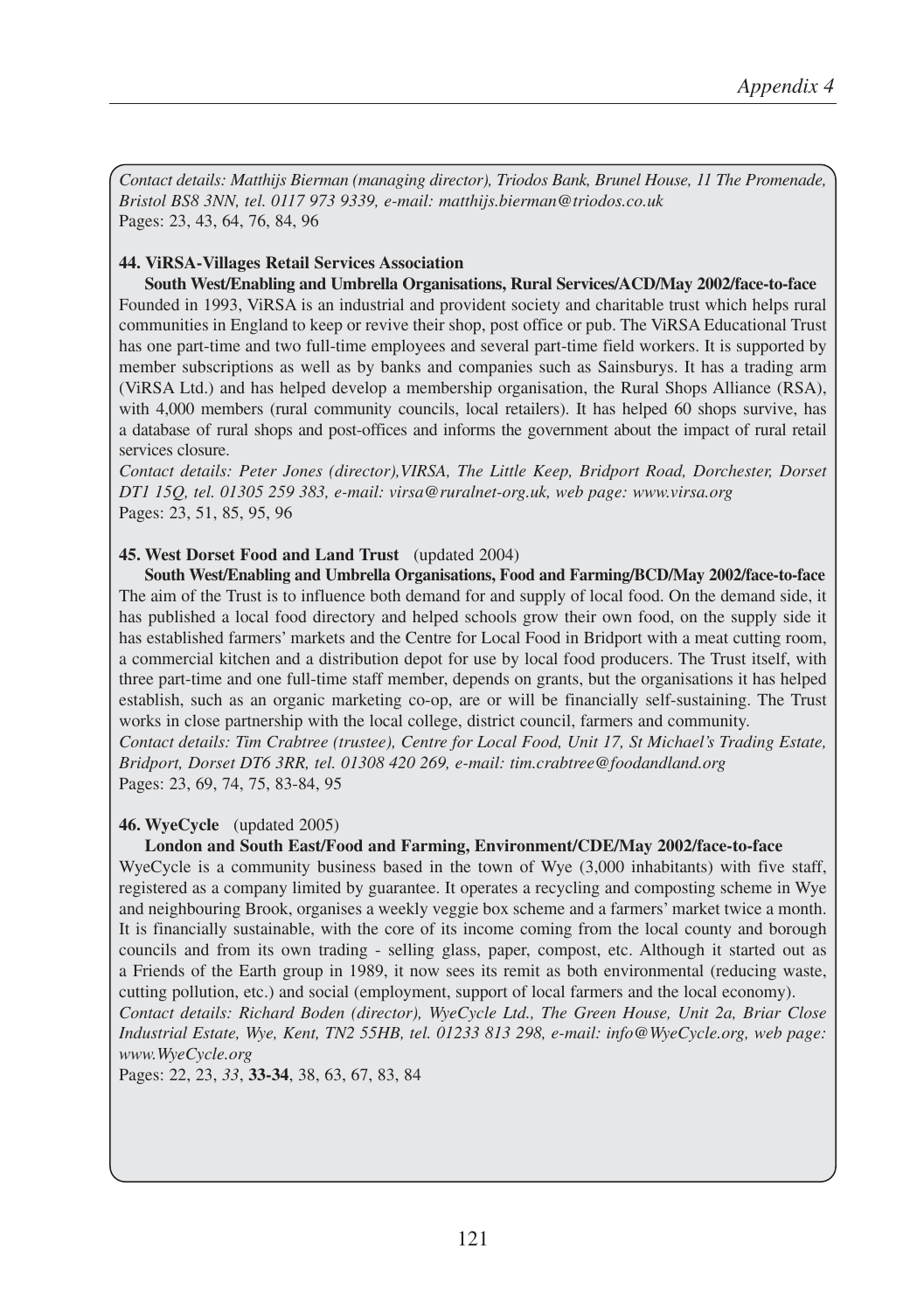# **Czech Republic**

## **47. Agrica Tour**

#### **South Moravia/Food and Farming, Environment/CDE/March 2003/face-to-face**

This is a 50-acre family organic farm, with 100 sheep and a bed-and-breakfast scheme as well as a campsite, which thanks to the ECEAT network (55) has become popular with Dutch tourists. About a third of the family income comes from agricultural subsidies. Peter, his family, brother and parents live on-site in the old family farmhouse and the parents help out with work on the farm and caring for the children. They only have casual help, doing most of the work themselves. A large part of any profits is recycled into upgrading the building. For Peter, who doubles as the local mayor, a major goal is making a living in the country and keeping the environment unpolluted.

*Contact details: Petr Novak, Lhotka 10, 588 56 Telc, tel. 00 420 567 317 111, e-mail: att@agrica.cz, web page: www.agrica.cz*

Pages: 23, 42, 62, 76, 98

## **48. Bioclub Ceske Budejovice** (updated 2004)

#### **South Bohemia/Food and Farming, Environment/BCDE/October 2002/face-to-face**

Founded in 1998 by a biodynamic farming couple, this is an informal group of about 30 people who meet once a month on the premises of the environmental charity Calla in the city of Ceske Budejovice and order dry organic food such as flour, etc, wholesale. They take turns sending the order and sorting the delivered goods, there is an envelope system for the money. Calla serves as the pick-up point. Although the original reason for starting the group was a wish for a wider range of cheaper organic food, over time the emphasis has shifted and the reason for meetings is now predominantly social, with members sharing recipes and discussing alternative lifestyle issues.

*Update 2004: This informal food co-op has now disbanded, and Peter and Gabriela are focussing on their organic farm, with a direct-selling vegetable scheme currently taking shape.* 

*Contact details: Petr and Gabriela Dostalek, Veselka 52, 374 01 Trhove Sviny, tel. 00 420 386 321 617* Pages: 43, *43*, 75, 98

#### **49. Borovany Agricultural Co-operative**

#### **South Bohemia/Food and Farming, Land and Property/AE/March 2003/face-to-face**

With 6,920 acres, 700 dairy and 200 beef cattle, pigs and a chicken battery farm, this is one of the large post-Communist mixed farms. Financially it is self-sustaining and has had a profit every year since "re-birth" as a post-Communist farming enterprise in 1992. Formally, it is a co-operative, has 365 members and 107 employees, 70% of whom are members of the co-op. The members do not take part in decision-making though they attend the AGM. They do not receive a share in profits, but are paid a not-unsubstantial rent for their land (approx. £4 per acre). Profit is invested in new assets and used to repay debts to members who have left the co-op. See also 60 and 64.

*Contact details: Milada Bockova (economic manager), Borovany - zemedelske obchodni druzstvo, Vodarenska 97, 373 12 Borovany, tel. 00 420 387 981 404*

Pages: 23, 36, 62, 78, 79, 91

#### **50. Borovna Forest Co-operative**

#### **South Moravia/Land and Property/ADE/June 2003/face-to-face**

Twenty-five local villages and small towns co-operatively owned 2,000 acres of woodland between 1932 and 1959, when the state appropriated the forests and dissolved the co-op. In 1996 this forest co-op was re-instated and received its property back. Today 15 municipalities own a total of 575 shares in the co-op. Local councils elect representatives for the AGM and the AGM elects the board.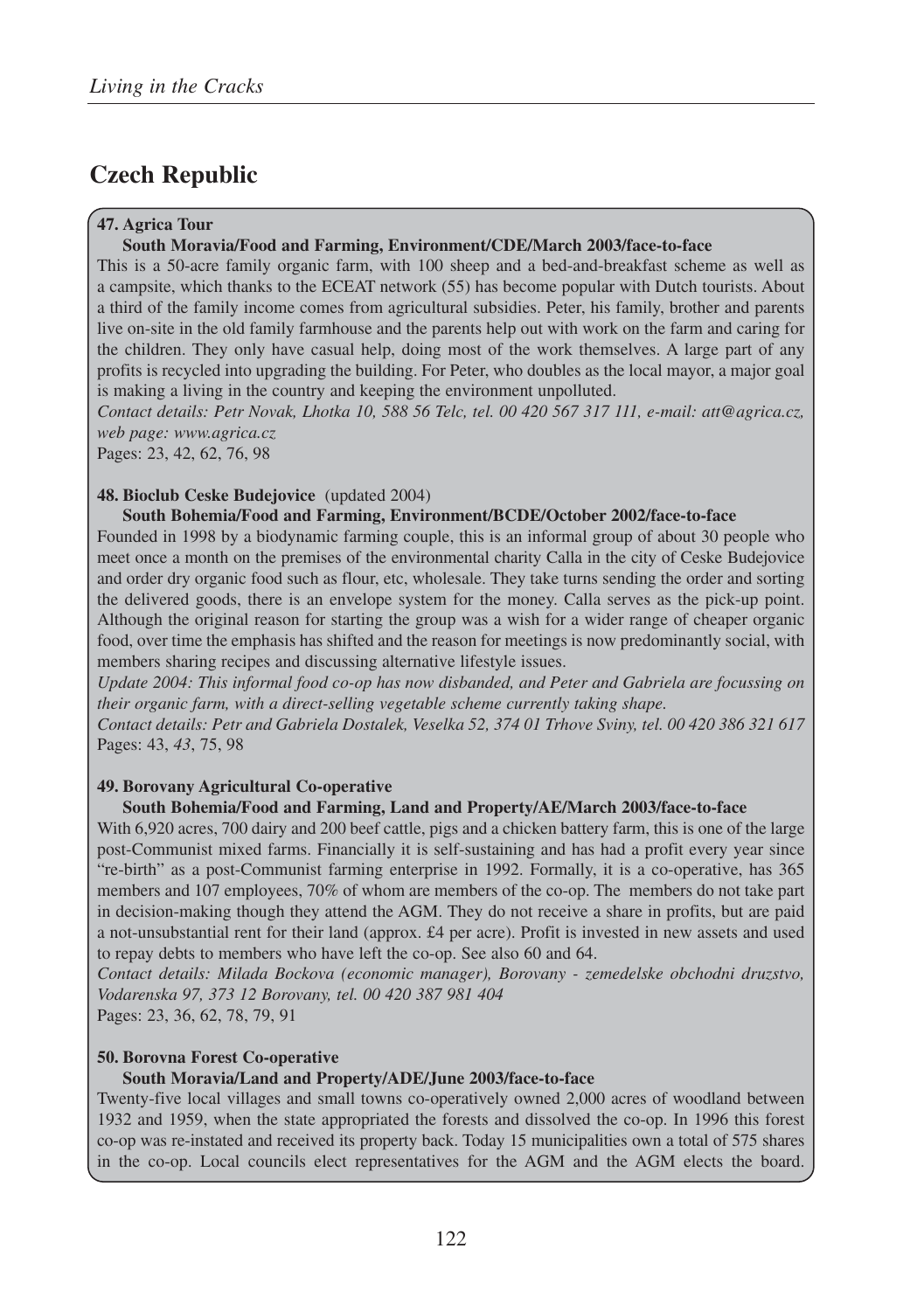Representatives vote on a one-share-one-vote basis. The co-op employs 60 people who take care of a total of 8,600 acres (most of these are not part of the co-op property). They have a profit from selling their own wood, both raw and processed, and from marketing the wood of others.

*Contact details: Rostislav Cermak (manager), Lesni druzstvo Borovna, Lipky c. 105, 588 56 Telc IV, tel. 00 420 567 213 429, e-mail: ldborovna@volny.cz*

Pages: 22, 23, 41, 69, **90-91**

# **51. Chotebor First Credit Union** (updated 2004)

# **East Bohemia/Finance/ABCDE/July 2003/face-to-face** This is one of the 47 credit unions left in the country and, with 500 members and a catchment area of

11,000 people, today also one of the largest. It was registered in 1996 and for the first two years was run on a volunteer basis. Today it has 4 staff members and two collection points open daily from 8 to 4. Members are offered current accounts and can access loans (without prior saving) from £20 to £4,000. They vote on a one-member-one-vote basis and elect a 5-member board, a loan and supervisory committee at the AGM. With a policy of low overheads and with few bad debts, this credit union pays members higher interest rates (dividends) on savings accounts than banks do.

*Update 2004: The credit union is now in liquidation due to the EU banking directive legislation passed by the Czech parliament in spring 2004. Former members will not have to turn to banks as a slightly larger credit union from the town of Trebic may open a branch in Chotebor, even employing the original Chotebor staff. The second original collection point (in a small village) will be closed.* 

*Contact details: Jaromir Hosek (manager), Prvni uverni druzstvo Chotebor, Ulice Krale Jana 1713, 583 01 Chotebor, tel. 00 420 569 624 699, e-mail: jhosek@seznam.cz*

Pages: 23, 40, 43, 55, 75, 79, 84

#### **52. Cizova Housing Co-op**

#### **South Bohemia/Rural Services/ACE/April 2003/face-to-face**

The housing co-op in Cizova (880 inhabitants) was founded in 2000 to take advantage of a government housing subsidy. It has built 16 one-family-houses and is building 23 more. Two member categories exist in the co-op. Individual members (future and current householders) have one vote per £200, the village council has one vote per 20 pence. The co-op has taken out a mortgage with a bank on behalf of the members, members pay back to the co-op over a 20-year-period. After that the co-op plans to wind up and privatise the houses. The new families have already made a difference, adding children to the primary school, which was at the point of closure.

*Contact details: Roman Carek (village mayor and co-op chairman), Cizova 75, 398 31 Cizova, tel. 00 420 382 227 9233 (village council), e-mail: obec@cizova.cz, web page: www.cizova.cz* Pages: 22, 39, 43, 79, 91, *91*

#### **53. Colourful World**

#### **South Moravia/Arts andCrafts, Enabling and Umbrella Organisations/CDE/July 2003/face-to-face** Pavel Vanasek started freelancing as interior decorator after the 1989 revolution. The hilly region Northeast of Jihlava ("Vysocina") has long been known for its good craftsmen and Pavel had many friends among them. Soon Pavel started sub-contracting local joiners, carpenters, woodcutters, blacksmiths, etc. to help him deliver custom-made interiors for customers at home and abroad. There is no formal umbrella co-operation scheme but mutual trust and dependency has developed as Pavel continues to maintain close contact with the craftsmen some of whom get 70% of their work from his business, which now has a £400,000 turnover.

*Contact details: Pavel Vanasek, Barevny svet Cz, Seifertova 4, 586 00 Jihlava, tel. 00 420 567 309 308, e-mail: p.vanasek@barevnysvet.net, web page: www.barevnysvet.net* Pages: 23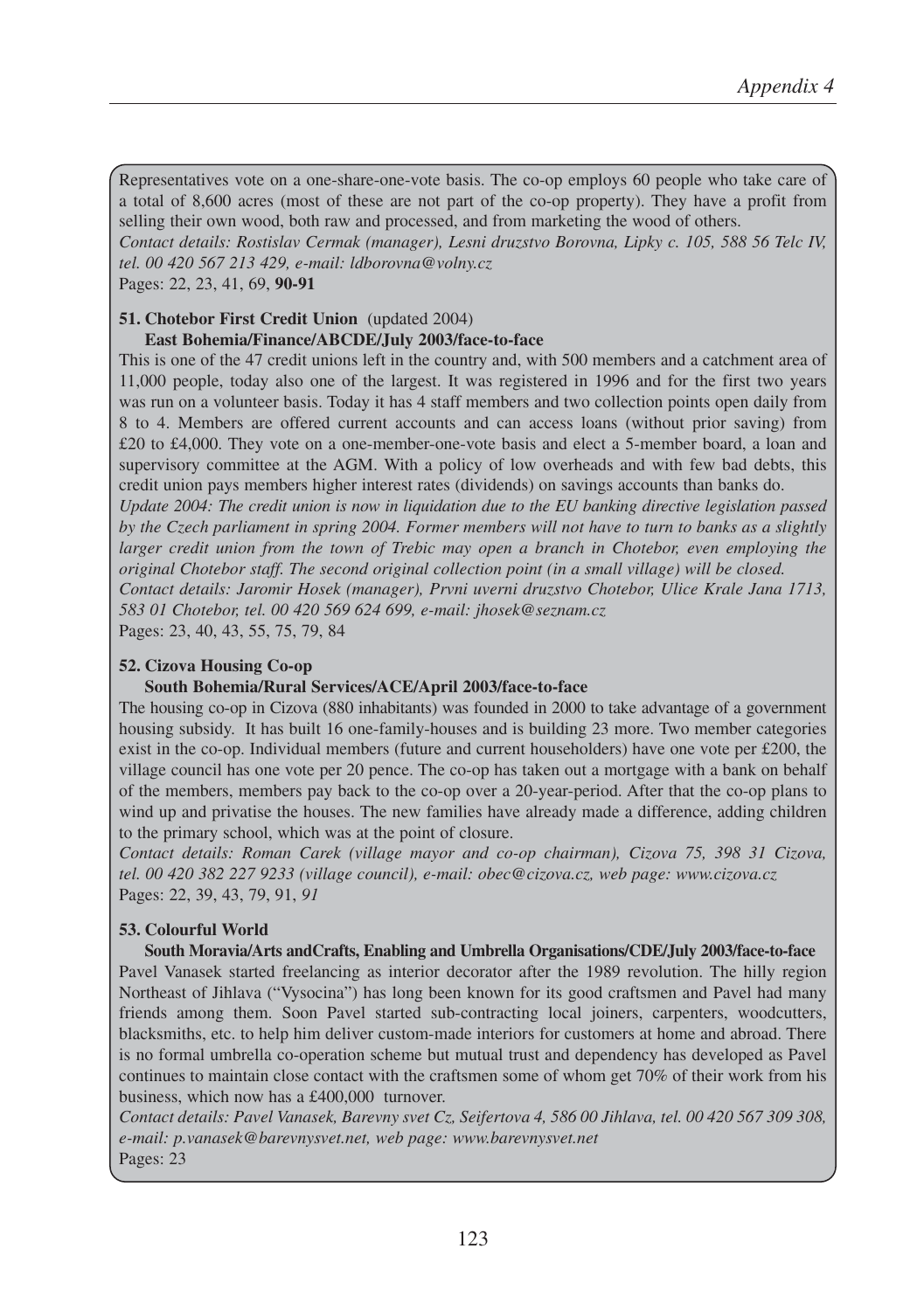## **54. Communal Heating in Svaty Jan**

#### **South Bohemia/Rural Services/CDE/October 2002/face-to-face**

The local council in Svaty Jan nad Malsi (400 inhabitants) uses wood-chip from its own woodlands to fire two communal furnaces. These heat the council building, the school, the pub, the village shop and post-office, the surgery, 17 flats and one private house. The furnaces are owned by the council and serviced by 5 workers who double as forestry workers and do odd jobs in the village. In addition to its own wood, the village uses waste wood from forests owned by other villages. This is given free in exchange for chipping. The project is economically self-sustaining but had an initial grant of  $£7,500$ from the government and the EU in 1999.

*Contact details: Antonin Michal (deputy mayor), Skola obnovy venkova, 373 23 Svaty Jan nad Malsi, tel. 00 420 387 962 221 (home), e-mail: skolaobnovy@volny, web page: www.svatyjan.elsanet.cz* Pages: 22, 38, 44, 83, 90

#### **55. Countryside Accommodation Association and ECEAT CZ**

#### **South Moravia, national/Food and Farming, Enabling and Umbrella Organisations/C/September 2002 and March 2003/ face-to-face by Tomas Fort and N.J.**

These two organisations have helped nurture Czech attempts at rural accommodation for tourists. The Association has been active since 1992 and has worked in publicity and lobbying on behalf of its members, small rural accommodation providers, who today number 250. It also operates a voluntary national certification scheme. ECEAT CZ, also active since 1992, is a member of the Dutch ECEAT international (European Centre for Eco- and Agro-tourism). It has co-evolved with the Association to become an experts' organisation whose main remit is consultancies (e.g. helping to start up businesses) and publicity and marketing of many forms of countryside holidays.

*Contact details: Michal Burian, ECEAT CZ, Sumavska 31 b, 612 54 Brno, tel. 00 420 541 235 080, e-mail:eceat@ecn.cz, web page: www.eceat.cz, www.venkovskaturistika.cz* Pages: 23

#### **56. Firemen's Insurance Company**

## **South Bohemia, national/Finance/CDE/October 2002/face-to-face by Tomas Fort**

Founded in 1992, this insurance company builds on the tradition of a large co-operative firemen's insurance company which existed between 1900 and 1946. The current structure is a shareholding company with 86% of the shares owned by 3,620 firemen's organisations. Many are voluntary fire brigades from small villages. The majority of shares is held by a large firemen's umbrella group. The company has a basic capital of £5 million, 10 branches, 116 staff and 300,000 house insurance agreements, mostly with middle-class and lower-middle class homeowners. Profit from shares is distributed to local fire brigades, which are often an important mainstay of local communities.

*Contact details: Vaclav Zizka (manager of South Bohemian branch), Hasicska vzajemna pojistovna, Lannova 63, 370 01 Ceske Budejovice, tel. 00 420 387 437 905, e-mail: zizka@hvp.cz, web page: www.hvp.cz*

Pages: 23, 70, 74, **80**, 82, 90, 94, 96

#### **57. Gemini Farm and Workshop**

## **South Bohemia/Food and Farming, Land and Property, Arts and Crafts/CDE/March 2003/ /face-to-face**

Robert and Nadia own 148 acres of meadow and forest and keep 7 horses, 5 beef cattle and 50 sheep. About 10% of their income are farming subsidies, the rest comes from a family business selling Austrian lawn mowers and from Robert's landscape management and building business, which employs six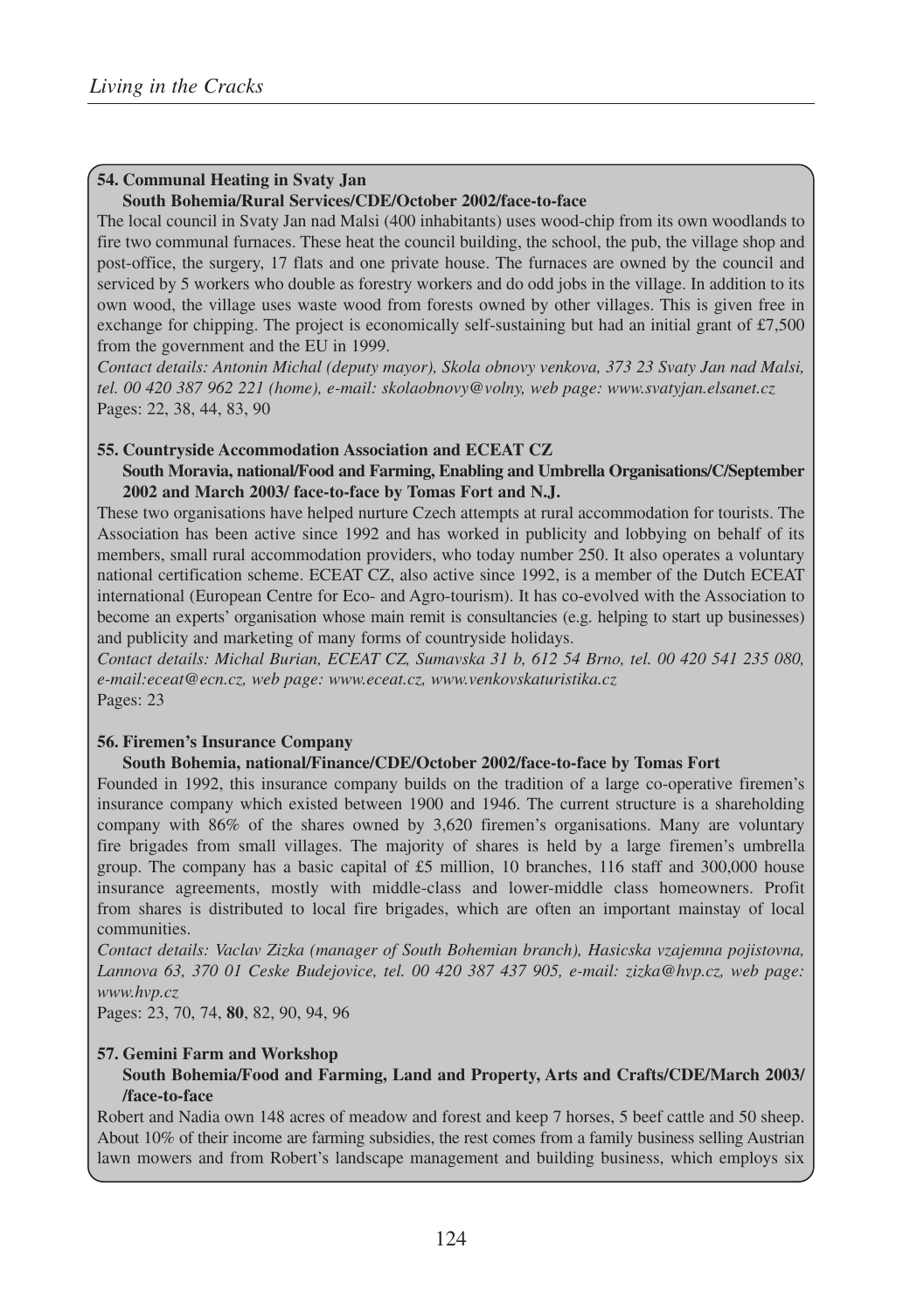workers full-time, contributing substantially to local employment. Robert and his friends have recently planted a tree avenue and hand-built a stone road. A part of the business' profit is used to restore lost and broken traditional stone pillars consecrated to Virgin Mary and other saints. A sculptor completes the shapes and Nadia, who is an artist, paints in the faces.

*Contact details: Robert Blizenec and Nadia Smirnovova, Paseky 25, 373 33 Nove Hrady, tel. 00 420 386 327 099, e-mail: blizenec@blizenec.cz, web page: www.blizenec.cz* Pages: *14*, 23, 35, 40, 62, 74, *74*, 84

## **58. Hana's Traditional Czech Handicrafts**

#### **South Bohemia/Arts and Crafts/CDE/June 2003/face-t-face**

Hana learned Easter egg painting and other traditional crafts from her grandmother as a child. In 1999 she started her own business selling traditional decorated eggs, wax-decorated ceramics, batik pictures and scarves. She sells through the Internet, an arts and crafts marketing group and shops, tourists are an important target group. She works from home and is helped by her husband Arnost who has his own carpentry workshop in the house (self-built by Hana's father in the seventies) and has designed, created and fitted the tools needed for Hana's work. She employs three women (one part-time), two of whom have disabilites and for one of whom she receives a government allowance.

*Contact details: Hana Doskocilova, Ruzova 1, 370 07 Ceske Budejovice, tel. 00 420 386 356 237, e-mail: hana.doskocilova@quick.cz, web page: www.kraslice.wz.cz*

Pages: *6*, 23, 42, 43, 97

#### **59. Hostetin Apple-juice Plant in the White Carpathians** (updated 2004)

#### **South Moravia/Environment, Food and Agriculture, Land and Property/CDE /January and February 2003/face-to-face**

The apple-juice plant in Hostetin village is a project of White Carpathian Traditions, an association of environmental charities, local councils, businesses and individuals whose goal is to conserve local cultural and natural diversity. The plant, its building supported by several grants and a loan, started operation in 2000 and has been producing 130,000 litres/year of apple juice, contributing directly (2 jobs off-season and 8 in season) and indirectly to local employment. The association has founded a trading company, which will operate the plant and serve as a marketing service for other local products. All profits will go to the association, which plans to use them in support of the aims stated above.

*Contact details: Radim Machu, Hostetin 4, 687 71 Bojkovice, tel. 00 420 572 641 855, e-mail: veronica.hostetin@ecn.cz* Pages: *6*, **15-17**, *15*, 19, 22, 23, 35, 38, 64, 68, 74, 75, 81, 83, 89, 97, 98

#### **60. Hruska Family Farm**

#### **South Bohemia/Food and Farming/DE/March 2003/face-to-face**

After getting their engineering diplomas in agriculture in 1991, city-born Jaroslav Hruska and his wife started a family farm on Jaroslav grandfather's farmhouse and land. The farm, confiscated in 1953, had been returned to the family by the Borovany agricultural co-operative (see 49). They have added to the original 104 acres and now own 396 acres plus 80 cattle including 32 dairy cows. They make their own feed, keep their own pigs and poultry and grow their own potatoes. With partial government support, they have refurbished the farm and bought new machinery. Jaroslav's parents, who have moved to the village, help out with work on the farm.

*Contact details: Jaroslav Hruska, Trebec 34, 373 12 Borovany, tel. 00 420 386 325 224* Pages: 21, 23, 36, 40, 42, 62, 69, 98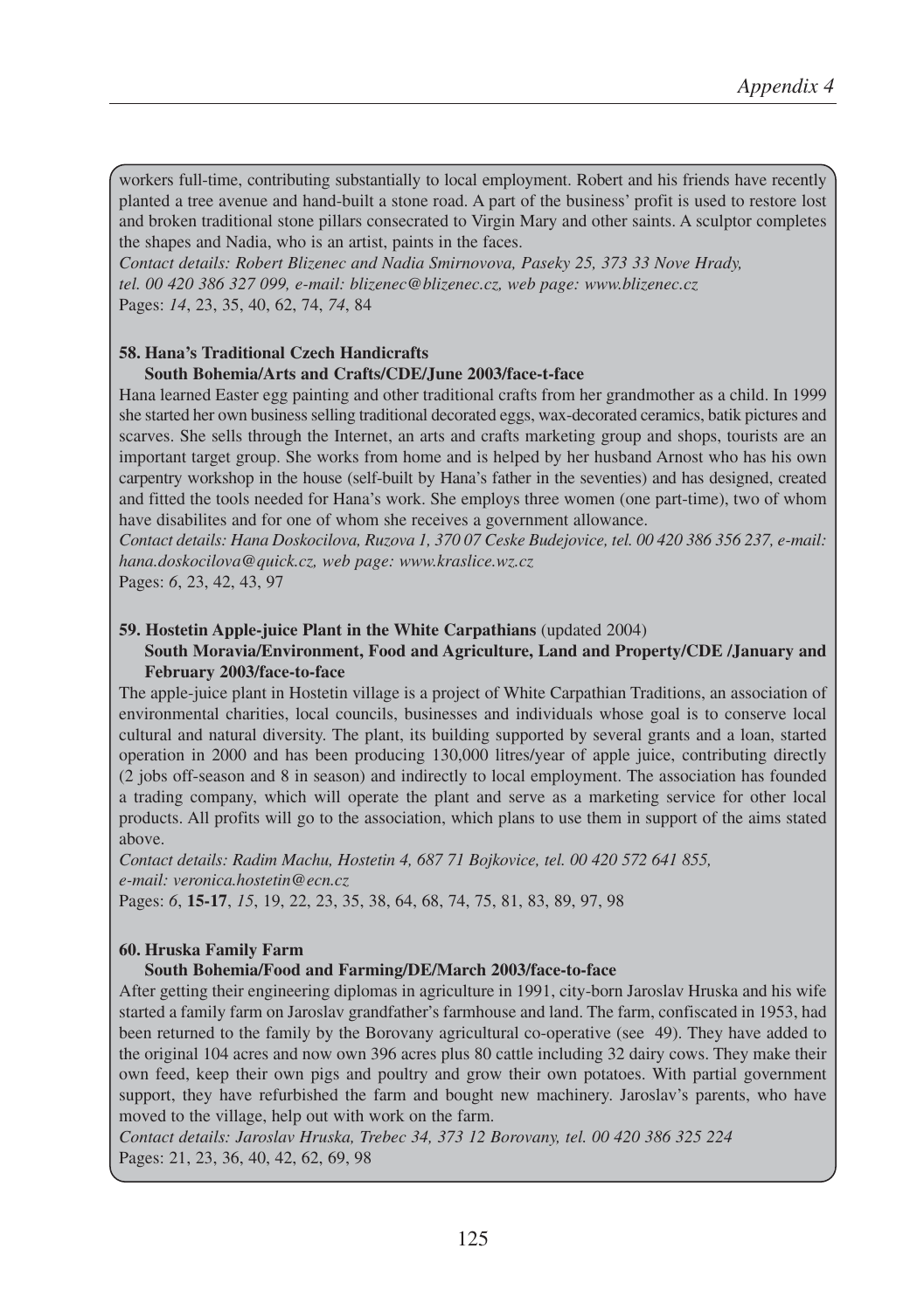#### **61. Hutzul Farm**

#### **East Bohemia/Food and Farming/CDE/November 2002/face-to-face by Tomas Fort**

The farm is owned by Ivan Karbusicky and his wife Inka and its purpose is to breed Hutzul horses, a small hardy breed which had been on the verge of extinction in the country in the early seventies. Ivan was then member of a voluntary group in Prague that started a small herd, later he and a friend moved to Krkonose National Park and the Hutzul Farm was born. Originally supported by the local state farm, the project is now self-financing thanks to income from a small pub, tourist accommodation, horse riding and farming and National Park subsidies. The farm has been organic since 1998. It has 60 horses, around 6 employees and volunteers come to help for a week or more.

*Contact details: Ivan Karbusicky (manager), Farma Hucul, Janova Hora 92, 512 38 Vitkovice v Krkonosich, tel. 00 420 481 582 819, e-mail: farma@hucul.cz, web page: www.hucul.info* Pages: 23, 35, 40, 62, 64, 73, 75, 98

#### **62. Kopanice Development Information Centre**

#### **South Moravia/Food and Farming, Enabling and Umbrella Organisation/ /April 2003/ /face-to-face**

This is a one-room two-staff non-profit organisation in one of the five villages of a distinctive region called Moravian Kopanice, a group of five mountain villages with a total of 1,500 people. It is a remote part of the White Carpathians and many agricultural and crafts traditions have survived here. An important part of the centre's work is helping local part-time farmers with an average of 6 acres fill in complicated forms for government agricultural subsidies. They also organise a variety of courses and provide office and staff support for the local Probio branch (see also 66). Most funding comes from grants, the village council provides free office space.

*Contact details: Milan Drgac and Renata Vaculikova, Informacni stredisko pro rozvoj Moravskych Kopanic, Stary Hrozenkov 11, 687 74, tel. 00 420 572 696 323, e-mail: iskopanice@razdva.cz*  Pages: 23, 35, 71-72, 74, 83, 96

#### **63. Kosenka Environmental Land Trust**

**South Moravia/Food and Farming, Environment, Land and Property/CD/April 2003/face-to-face** Czech land trusts, whose remit is largely environmental and cultural, do not have a specific legal structure but are accredited by a special body on the basis of their activity. The aim of this Trust, which is in practice a partnership of the environmental organisation Kosenka and local landowners, is to manage valuable mountain meadows in such a way as to keep up their biodiversity. Kosenka owns 16 acres (including an orchard of old fruit varieties), rents 7 acres and has agreements with local farmers, owners of another 37 acres, who pledge to manage their land in an environmentally benign way. The Trust has a steering group, which meets seven times a year. See also 70.

*Contact details: Rostislav Travnicek(chairman of steering group and national accreditation group board member), Pozemkovy spolek Kosenka pro prirodu, CSOP Kosenka, Brumovska 11, 766 01 Valasske Klobouky, tel. 00 420 5773 20145, e-mail: kosenka@mail.walachia.cz* Pages: 22, 35, **36**, 76, 81, 82, 98

#### **64. Ostrolovsky Ujezd Agricultural Co-operative**

**South Bohemia/Food and Farming, Land and Property/ACDE/February 2003/face-to-face** With 474 acres and 75 dairy cows, this mixed farm is one of the smaller co-operatives that emerged after the co-op "transformation" in 1992. Members' share value is calculated according to the assets (farm animals, etc.) they or their parents put up in the 1950s. Land is rented by the co-op from members and non-members and they are paid a rent (see also 49). The original number of members (50) has dwindled as the children of members who have died leave the co-op, and the co-op is paying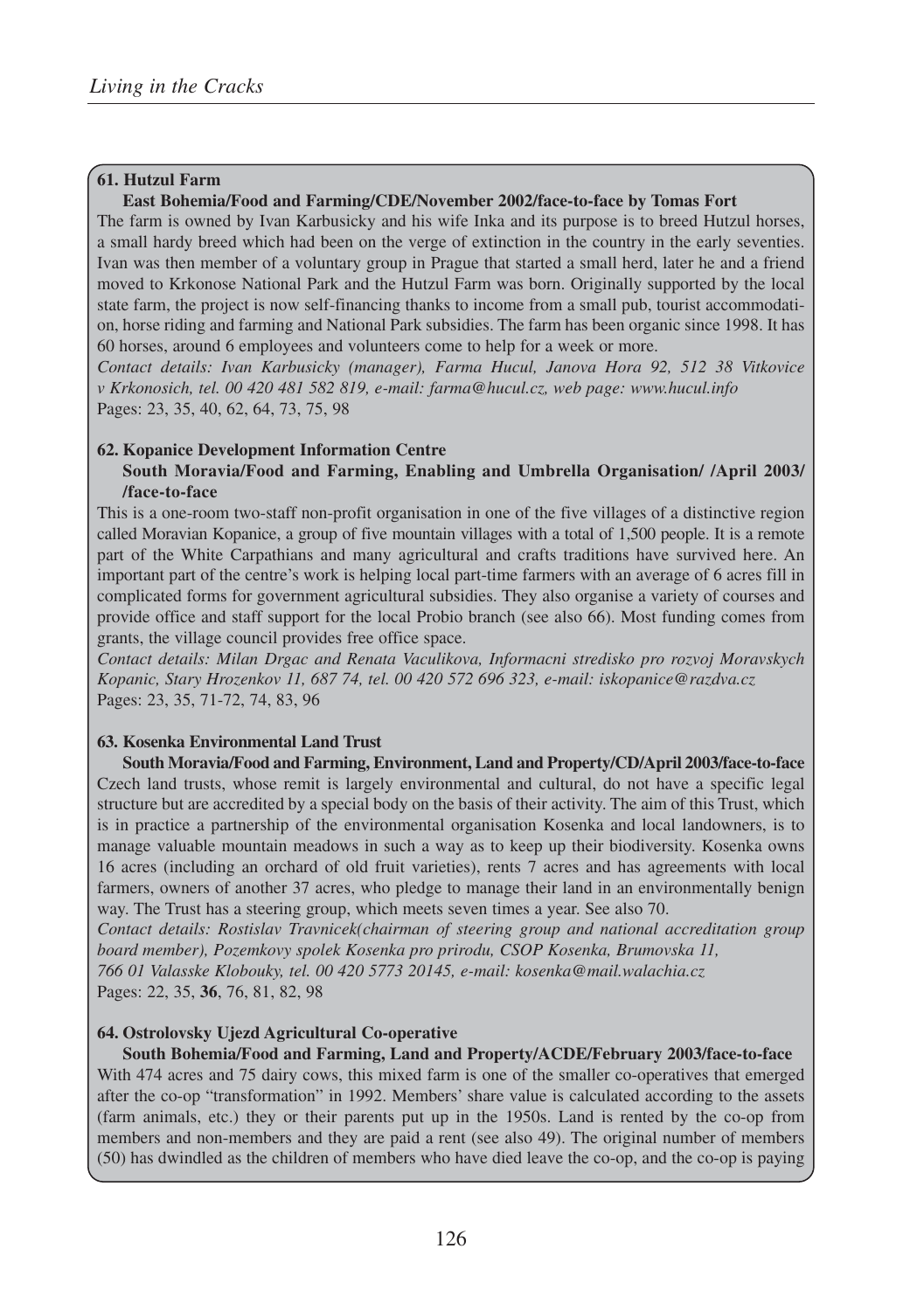off the debts. It employs four local people, lends machinery such as tractors when needed and local people can buy milk, straw, grain for feed and potatoes directly from the co-op. *Contact details: Vaclav Nemec (co-op manager and chairman of board), Zemedelske druzstvo Ostrolovsky Ujezd, 374 01 Trhove Sviny, tel. 00 420 386 322 305* Pages: 21, 23, 37, 40, 62, 80, 91

#### **65. Personal Development and Health Trust in Nesmen**

#### **South Bohemia/Rural Services, Land and Property/ CE/May 2003/face-to-face**

A farmhouse near the Nesmen village in South Bohemia is owned by the Trust and used for organising weekend courses focused on self-development, creativity and spirituality. The founder, psychologist Lida Chrastanska, was inspired by the British Findhorn Foundation where she attended a course. The Trust was founded in 1996 and owns the building, Lida organises the courses and pays a rent to the trust. The house was bought thanks to a gift from an American donor and the project is partly financially self-sustaining, part of the funding for repairs comes from gifts. Two volunteers live on-site and grow fruits and vegetables, which form a part of the participants' menu.

*Contact details: Lida Chrastanska, Nadacni fond pro osobni rozvoj a zdravi,* 

*Dlouha 200, 370 01 Borek u Ceskych Budejovic, tel. 00 420 387 225 239, e-mail: chrastan@ipex.cz, web page: www.spirala/cz/nesmen*

Pages: 23, 44, 98

#### **66. Probio Mutual Fund**

#### **South Moravia, national/Food and Agriculture, Finance, Environment/CE/April 2003/ /face-to-face**

Probio, a national association of organic farmers, has been administering the Mutual Fund as a revolving interest-free loan fund for its members since 1995. An initial loan stock of appr. £5,000 was donated by SVWO, a Swiss organic farming association, and the fund has been growing thanks to gifts and a regular percentage of members' contributions. There were only two bad loans out of 45 between 1995 and 2001. In 2002 15 loans were provided ranging from appr. £600 to £2,000 (total appr. £22,000). Loans are provided for equipment and stock purchase, processing and marketing of organic produce, and to tide members over natural catastrophes (floods, fire).

*Contact details: Milan Drgac (contact person for Probio White Carpathian Branch and member of Probio board), Informacni stredisko pro rozvoj Moravskych Kopanic, Stary Hrozenkov 11, 687 74, tel. 00 420 572 696 323, e-mail: iskopanice@razdva.cz*  Pages: 23, 96

**67. Rose Association**

#### **South Bohemia/Enabling and Umbrella Organisation/CD/July 2003/face-to-face**

Twelve municipalities joined together in 1999 and formed this association, which also includes two non-profit groups and a local monastery. In 2003 there were 16 municipalities with a total catchment area of 20,000 people, today the number is 25. The association is managed by an elected volunteer board and has one staff member who administers and oversees projects. The association is supported by members' contributions (each municipality pays an equivalent of 20p per inhabitant) and accesses EU grants for common projects. One recent project has been the acquisition of a chipping machine by the association which members will borrow to shred wood waste from pruning fruit trees, etc.

*Contact details: Stanislav Malik (chairman of the association and mayor of Borovany), Sdruzeni Ruze, Mestsky urad Borovany, Zizkovo namesti 107, 373 12 Borovany, tel. 00 420 387 981 550, e-mail: sekretariat@borovany-cb.cz, web page: www.sdruzeniruze.cz* 

Pages: *6*, 22, 43, 82, 90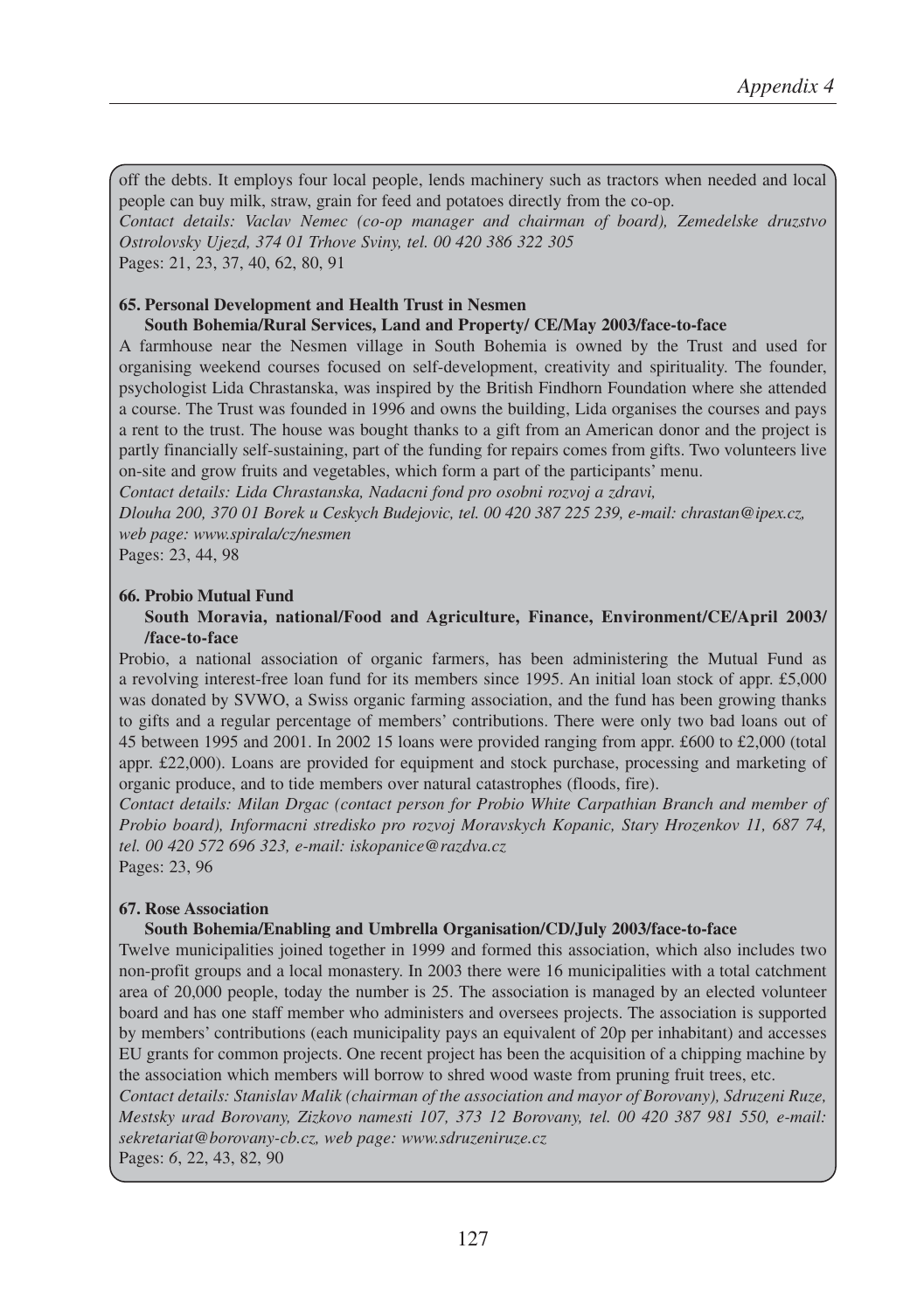## **68. Stehlik Publishers**

#### **South Bohemia/Rural Services, Food and Agriculture,Arts and Crafts/CDE/December 2002/ /face-to-face**

Ivos and Jitka live near the edge of the Sumava National Park, with their children, extended family and a friend. Working from home, they have set up a small publishing house, publishing an average of two hardcover books a year with a focus on local arts and crafts and sustainable development. In addition, they distribute another selected 400 book titles to booksellers, libraries and to individuals by mail order. They farm 37 acres of meadow, keep horses, goats and chickens, grow part of their own food and get part from in-kind exchanges with neighbours. They educate their children at home and organise a yearly woodcutting course.

*Contact details: Ivos and Jitka Stehlik, Brixovy Dvory 194, 384 51 Volary, tel. 00 420 388 333 519, e-mail: ivos.stehlik@tiscali.cz, web page: www.nakladatelstvistehlik.cz* Pages: 40, 41, 42, 64, 98

#### **69. Traditional Market in Valasske Klobouky**

#### **South Moravia/ Arts and Crafts/CDE/April 2003/face-to-face**

This yearly crafts market started in 1992, has grown quickly and in 2002 has drawn nearly 300 traditional local craftspeople (85 also demonstrated their craft), 6 traditional music groups and about 14,000 shoppers in a town of 5,000. The market is organised by a group of local groups and organisations including the museum society, the environmental group Kosenka, a traditional music group and a sports club. The town council also takes part. 450 volunteers help out at the event, serve local food and clean up afterwards. About 50 local businesses sponsor the event. Proceeds from the market go to the local groups for specific projects. See also 63 and 70.

*Contact details: Rostislav Travnicek, Valassky jarmek, CSOP Kosenka, Brumovska 11, 766 01 Valasske Klobouky, tel. 00 420 5773 20145, e-mail: kosenka@mail.walachia.cz* Pages: 23, 35, 75, 97, *97*

# **70. White Carpathian Sheep Partnership**

#### **South Moravia/Food and Farming, Land and Property, Environment/CDE/April 2003/ /face-to-face**

When sheep farming collapsed in 1997 in the Czech Republic, the environmental organisation Kosenka in partnership with farmers Pavel Seliga and Jan Sveda started a project whereby 30 non-local people invested £64 (the price of a sheep) each and Kosenka bought and leased the sheep to the farmers on the owners' behalf . The farmers then bought another 30 sheep with a loan from Probio (see Probio Mutual Fund) and invested their own capital to rent land and build fences. Today the farmers have a flock of 300 sheep and rent over 1200 acres from 105 local owners. In autumn they graze local nature reserves in accordance with traditional land management (see 63). Sixty percent of the "absentee" sheep owners accept interest on their £64 investment in lamb meat.

*Contact details: Rostislav Travnicek, Valassky jarmek, CSOP Kosenka, Brumovska 11, 766 01 Valasske Klobouky, tel. 00 420 577 320 145, e-mail: kosenka@mail.walachia.cz* Pages: **35-36**, 70, 94

#### **71. Zahradky Arts and Crafts Workshop**

#### **South Bohemia/Arts and Crafts, Land and Property/CDE/September 2002/face-to-face**

A project of the village council and brainchild of Mayor Eliska Novotna, the Zahradky (270 inhabitants) workshop was launched in 1999 and is located in the loft of the village hall. A hostel, meant for visitors to the workshop, opened at the same time. Since then, the workshop has hosted numerous week-long and weekend-courses of basket weaving, embroidery, woodcutting,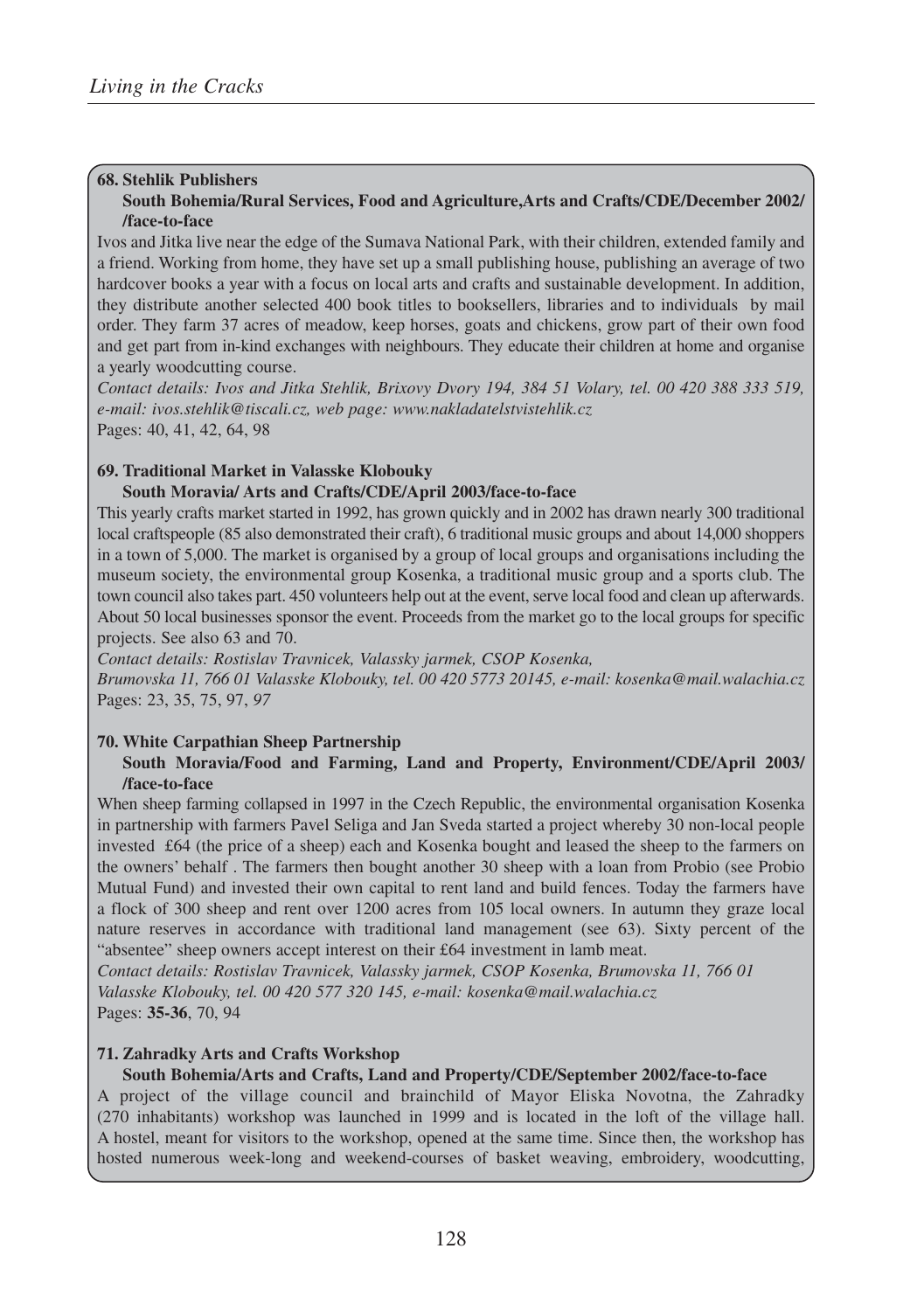flower arranging, candle-making, etc. Local children receive a 50% subsidy from the council when attending. Two-thirds of the instructors are from the local area and the two projects have created one full-time and two part-time jobs in the village. They are about 90% financially self-sustaining. *Contact details: Eliska Novotna, Obecni urad Zahradky, 378 53 Zahradky 42, tel. 00 420 384 490 051, e-mail: obec@zahradky.cz, web page: www.zahradky.cz*  Pages: 22, 39, *39*, 62, 80, 90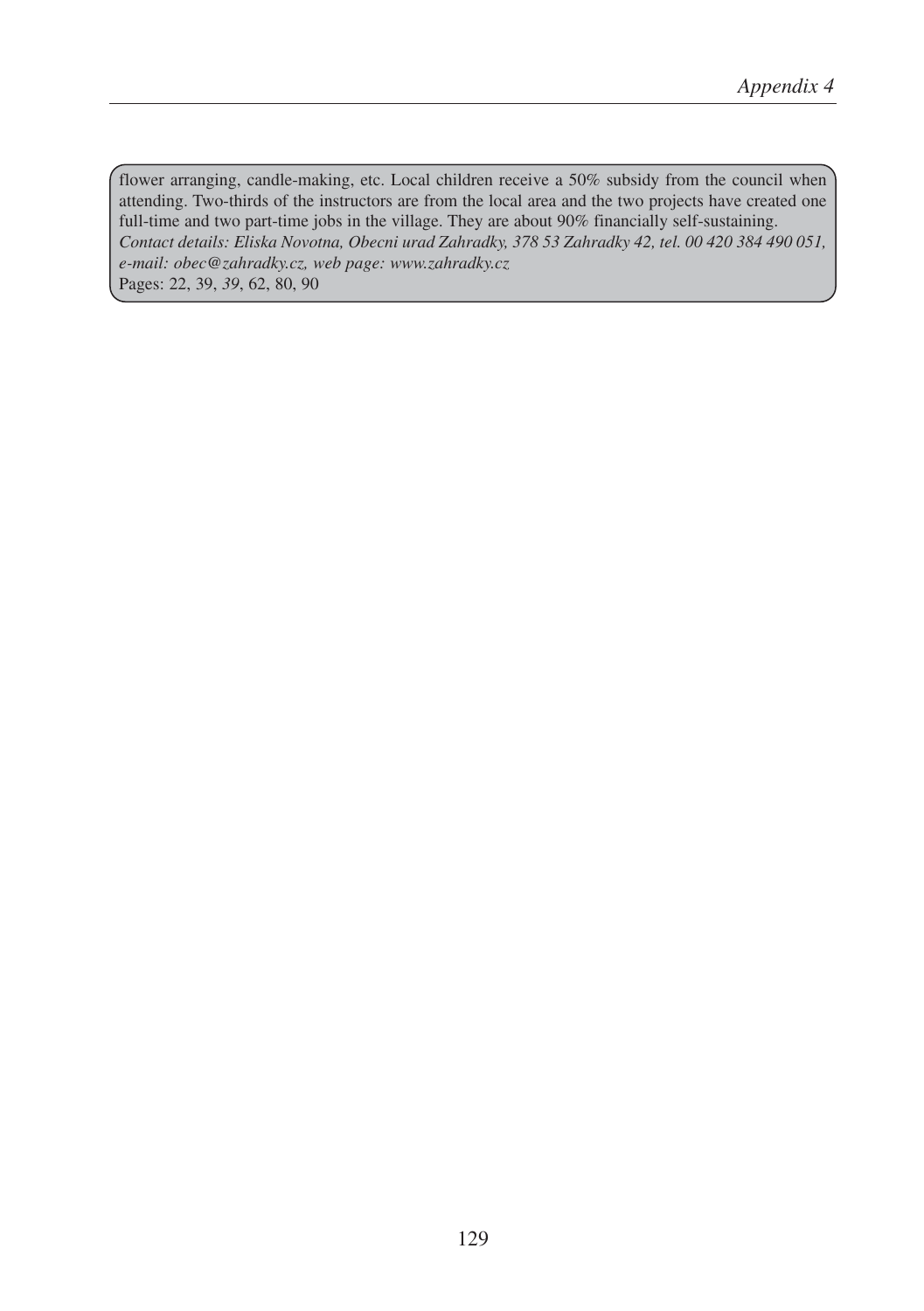# **Appendix 5 Categorisation of projects in terms of social enterprise definitions**

Based on the discussion in chapter 1.2, I have tried to apply the following criteria to the projects interviewed to see where they fall in terms of being a "real" social enterprise:

# **Social enterprise criteria A-E**

- **A** Formal co-operative structure
- **B** Co-operative structure in the spirit of the updated Rochdale principles (see www.cooplife.com)
- **C** Conscious ethical goal of commercial activity (social, environmental or other - e.g. support of local arts and crafts tradition)
- **D** Emphasis on local resources and local production for local consumption, local money flows and employment, local environmental sustainability
- **E** All or large part of income from own resources

This led to the following table with those having all the required characteristics at the top, those having the least at the bottom. It was not always easy to ascribe a given category to a given social enterprise, and the table remains a tentative attempt at classifying what may be unclassifiable. For example, to fit into category B, an enterprise ideally had to have active voluntary governance and serve its members, and the members had to contribute significant share capital. But there were many borderline cases. For example, in the Ethical Investment Co-operative (10), only some staff are members. The Oxford, Swindon and Gloucester Co- -operative society (25) serves both members and non-members. With Seven Y Rural Services Network (32), I was not sure to what degree members took part in governance. With criterion D, it was hard to ascertain to what extent the enterprise supported the local economy without a detailed analysis. "Own resources" in category E in some cases included state agricultural subsidies and it was not always easy to distinguish between "earned" money and grants and donations (e.g. government support under New Deal scheme.)

Czech social enterprises are in italics. Reference numbers are according to the alphabetical list of the projects interviewed in Appendix 4.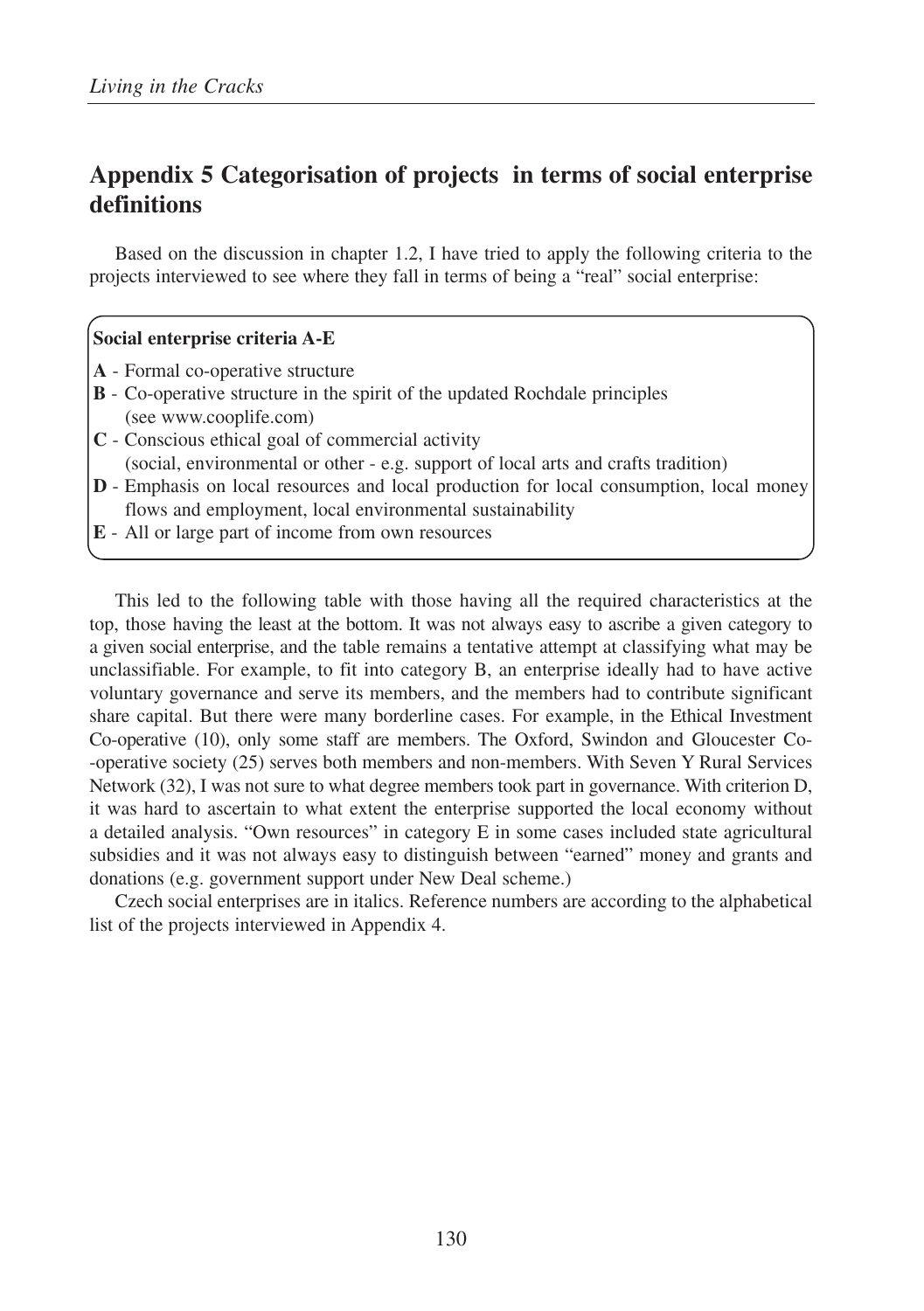| No.            | Name of organisation                  | Area of activity         | $\mathbf{A}$   | $\bf{B}$    | $\mathbf C$    | D            | E           |
|----------------|---------------------------------------|--------------------------|----------------|-------------|----------------|--------------|-------------|
| 18             | Laurieston Hall Housing Co-op         | Land and property,       | X              | X           | $\mathbf{X}$   | X            | $\mathbf X$ |
|                |                                       | Food and farming         |                |             |                |              |             |
| 19             | <b>London Rebuilding Society</b>      | Finance                  | X              | X           | $\mathbf{X}$   | $\mathbf X$  | $\mathbf X$ |
| 21             | West Mendip Credit Union              | Finance                  | $\mathbf X$    | $\mathbf X$ | $\mathbf X$    | $\mathbf X$  | $\mathbf X$ |
| 25             | Oxford, Swindon and Gloucester        | Rural services           | $\mathbf X$    | $\mathbf X$ | $\mathbf X$    | $\mathbf X$  | $\mathbf X$ |
|                | Co-operative Society                  |                          |                |             |                |              |             |
| 29             | Port Appin Community                  | Rural services           | X              | $\mathbf X$ | $\mathbf X$    | $\mathbf X$  | $\mathbf X$ |
|                | Co-operative Ltd.                     |                          |                |             |                |              |             |
| 32             | Seven Y Rural Services Network        | Food and farming         | X              | X           | $\mathbf X$    | $\mathbf X$  | $\mathbf X$ |
| 39             | <b>Tablehurst And Plawhatch</b>       | Food and farming         | $\mathbf X$    | X           | X              | $\mathbf X$  | $\mathbf X$ |
|                | <b>Community Supported Farms</b>      |                          |                |             |                |              |             |
| 51             | <b>Chotebor First Credit Union</b>    | <b>Finance</b>           | $\overline{X}$ | $\mathbf X$ | $\overline{X}$ | $\mathbf X$  | $\mathbf X$ |
| 10             | Ethical Investment Co-operative       | Finance                  | X              | $\mathbf X$ | X              |              | $\mathbf X$ |
| 12             | <b>First Dorset Credit Union</b>      | Finance                  | $\mathbf X$    | $\mathbf X$ | $\mathbf X$    | $\mathbf X$  |             |
| 27             | <b>Peak District Products</b>         | Arts and crafts          |                | $\mathbf X$ | X              | $\mathbf X$  | $\mathbf X$ |
| 28             | Phone Co-op                           | Rural services           | $\mathbf X$    | $\mathbf X$ | X              |              | $\mathbf X$ |
| 41             | <b>Trans-Fife Community Transport</b> | Rural services           |                | $\mathbf X$ | $\mathbf X$    | $\mathbf X$  | $\mathbf X$ |
| 42             | Treehouse                             | Food and Farming,        |                | X           | $\mathbf{X}$   | X            | $\mathbf X$ |
|                |                                       | Rural services           |                |             |                |              |             |
| 48             | <b>Bioclub Ceske Budejovice</b>       | <b>Food and Farming,</b> |                | $\mathbf X$ | $\overline{X}$ | $\mathbf{X}$ | $\mathbf X$ |
|                |                                       | <b>Environment</b>       |                |             |                |              |             |
| 64             | Ostrolovsky Ujezd                     | <b>Food and Farming,</b> | $\mathbf X$    |             | $\mathbf X$    | $\mathbf X$  | $\mathbf X$ |
|                | <b>Agricultural Co-operative</b>      | <b>Land and Property</b> |                |             |                |              |             |
| $\overline{3}$ | <b>Beechenhill Farm</b>               | Food and Farming         |                |             | $\overline{X}$ | $\mathbf{X}$ | X           |
| $\overline{7}$ | Chipping and District Memorial Hall   | Land and Property,       |                |             | X              | $\mathbf X$  | $\mathbf X$ |
|                |                                       | <b>Rural Services</b>    |                |             |                |              |             |
| 13             | Full Circle Fund                      | Finance                  | $\mathbf X$    |             | $\mathbf X$    | $\mathbf X$  |             |
| 14             | <b>Glastonbury Trust</b>              | Finance,                 |                |             | X              | $\mathbf X$  | $\mathbf X$ |
|                |                                       | Enabling and Umbrella,   |                |             |                |              |             |
|                |                                       | Environment              |                |             |                |              |             |
| 15             | Growing with Nature                   | Food and Farming,        |                |             | $\mathbf{X}$   | $\mathbf X$  | $\mathbf X$ |
|                |                                       | Environment              |                |             |                |              |             |
| 17             | Isle of Eigg Trust                    | Land and Property        |                |             | $\mathbf X$    | X            | $\mathbf X$ |
| 20             | Made in Stroud                        | Arts and Crafts,         |                | $\mathbf X$ | $\mathbf X$    | X            |             |
|                |                                       | Food and Farming,        |                |             |                |              |             |
|                |                                       | <b>Rural Services</b>    |                |             |                |              |             |
| 26             | Peak District Farm Holidays           | Food and Farming         |                |             | X              | $\mathbf X$  | $\mathbf X$ |
| 30             | Radford Mill Farm                     | Food and Farming         |                |             | $\mathbf X$    | $\mathbf X$  | $\mathbf X$ |
| 33             | Somerset Food Links                   | Enabling and Umbrella,   |                | X           | $\mathbf X$    | $\mathbf X$  |             |
|                |                                       | Food and Farming         |                |             |                |              |             |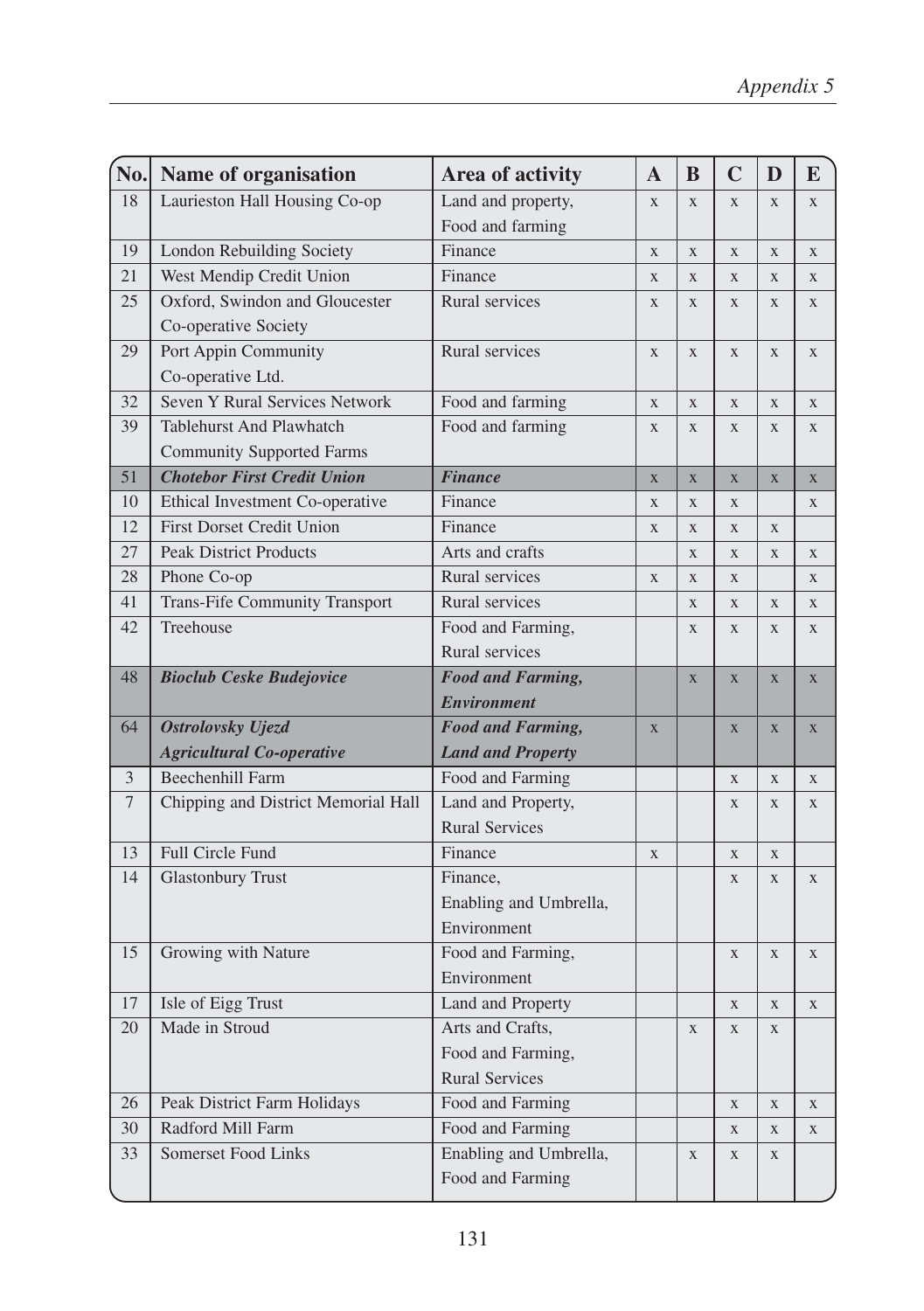| No.           | Name of organisation                      | Area of activity             | $\mathbf{A}$ | B | $\mathbf C$ | D              | E           |
|---------------|-------------------------------------------|------------------------------|--------------|---|-------------|----------------|-------------|
| 35            | <b>Stonesfield Community Trust</b>        | Land and Property            |              |   | X           | X              | X           |
| 44            | <b>ViRSA-Villages Retail Services</b>     | Enabling and Umbrella,       | X            |   | X           | $\mathbf{X}$   |             |
|               | Association                               | <b>Rural Services</b>        |              |   |             |                |             |
| 45            | West Dorset Food and Land Trust           | Enabling and Umbrella,       |              | X | $\mathbf X$ | $\mathbf X$    |             |
|               |                                           | Food and Farming             |              |   |             |                |             |
| 46            | WyeCycle                                  | Food and Farming,            |              |   | X           | $\mathbf{X}$   | X           |
|               |                                           | Environment                  |              |   |             |                |             |
| 47            | <b>Agrica Tour</b>                        | <b>Food and Farming,</b>     |              |   | X           | $\overline{X}$ | $\mathbf X$ |
|               |                                           | <b>Environment</b>           |              |   |             |                |             |
| 50            | <b>Borovna Forest Co-operative</b>        | <b>Land and Property</b>     | $\mathbf X$  |   |             | $\mathbf X$    | $\mathbf X$ |
| 52            | Cizova Housing Co-op                      | <b>Rural Services</b>        | X            |   | X           |                | X           |
| 53            | <b>Colourful World</b>                    | Arts and Crafts,             |              |   | X           | X              | X           |
|               |                                           | <b>Enabling and Umbrella</b> |              |   |             |                |             |
| 54            | <b>Communal Heating in Svaty Jan</b>      | <b>Rural Services</b>        |              |   | X           | X              | $\mathbf X$ |
| 56            | <b>Firemen's Insurance Company</b>        | <b>Finance</b>               |              |   | X           | X              | $\mathbf X$ |
| 57            | <b>Gemini Farm and Workshop</b>           | <b>Food and Farming,</b>     |              |   | X           | $\mathbf X$    | $\mathbf X$ |
|               |                                           | <b>Land and Property,</b>    |              |   |             |                |             |
|               |                                           | <b>Arts and Crafts</b>       |              |   |             |                |             |
| 58            | <b>Hana's Traditional Czech</b>           | <b>Arts and Crafts</b>       |              |   | X           | $\mathbf X$    | $\mathbf X$ |
|               | <b>Handicrafts</b>                        |                              |              |   |             |                |             |
| 59            | <b>Hostetin Apple-juice Plant</b>         | Environment,                 |              |   | X           | X              | X           |
|               | in the White Carpathians                  | <b>Food and Agriculture,</b> |              |   |             |                |             |
|               |                                           | <b>Land and Property</b>     |              |   |             |                |             |
| 61            | <b>Hutzul Farm</b>                        | <b>Food and Farming</b>      |              |   | X           | X              | X           |
| 68            | <b>Stehlik Publishers</b>                 | <b>Rural Services,</b>       |              |   | X           | $\overline{X}$ | $\mathbf X$ |
|               |                                           | <b>Food and Agriculture,</b> |              |   |             |                |             |
|               |                                           | <b>Arts and Crafts</b>       |              |   |             |                |             |
| 69            | <b>Traditional Market</b>                 | <b>Arts and Crafts</b>       |              |   | X           | $\mathbf X$    | $\mathbf X$ |
|               | in Valasske Klobouky                      |                              |              |   |             |                |             |
| 70            | <b>White Carpathian Sheep Partnership</b> | <b>Food and Farming,</b>     |              |   | X           | X              | X           |
|               |                                           | <b>Land and Property,</b>    |              |   |             |                |             |
|               |                                           | <b>Environment</b>           |              |   |             |                |             |
| 71            | <b>Zahradky Arts and Crafts Workshop</b>  | Arts and Crafts,             |              |   | $\mathbf X$ | X              | $\mathbf X$ |
|               |                                           | <b>Land and Property</b>     |              |   |             |                |             |
| $\mathbf{1}$  | Association of Scottish                   | Enabling and Umbrella        |              |   | X           | X              |             |
|               | <b>Community Councils</b>                 |                              |              |   |             |                |             |
| $\sqrt{2}$    | <b>Beauly Firth and Glens Trust</b>       | Land and Property,           |              |   | X           |                | $\mathbf X$ |
|               |                                           | Arts and Crafts              |              |   |             |                |             |
| $\mathfrak s$ | Centre for Sustainable Energy             | Environment                  |              | X |             | X              |             |
| 6             | <b>Charity Bank</b>                       | Finance                      |              | X |             | X              |             |